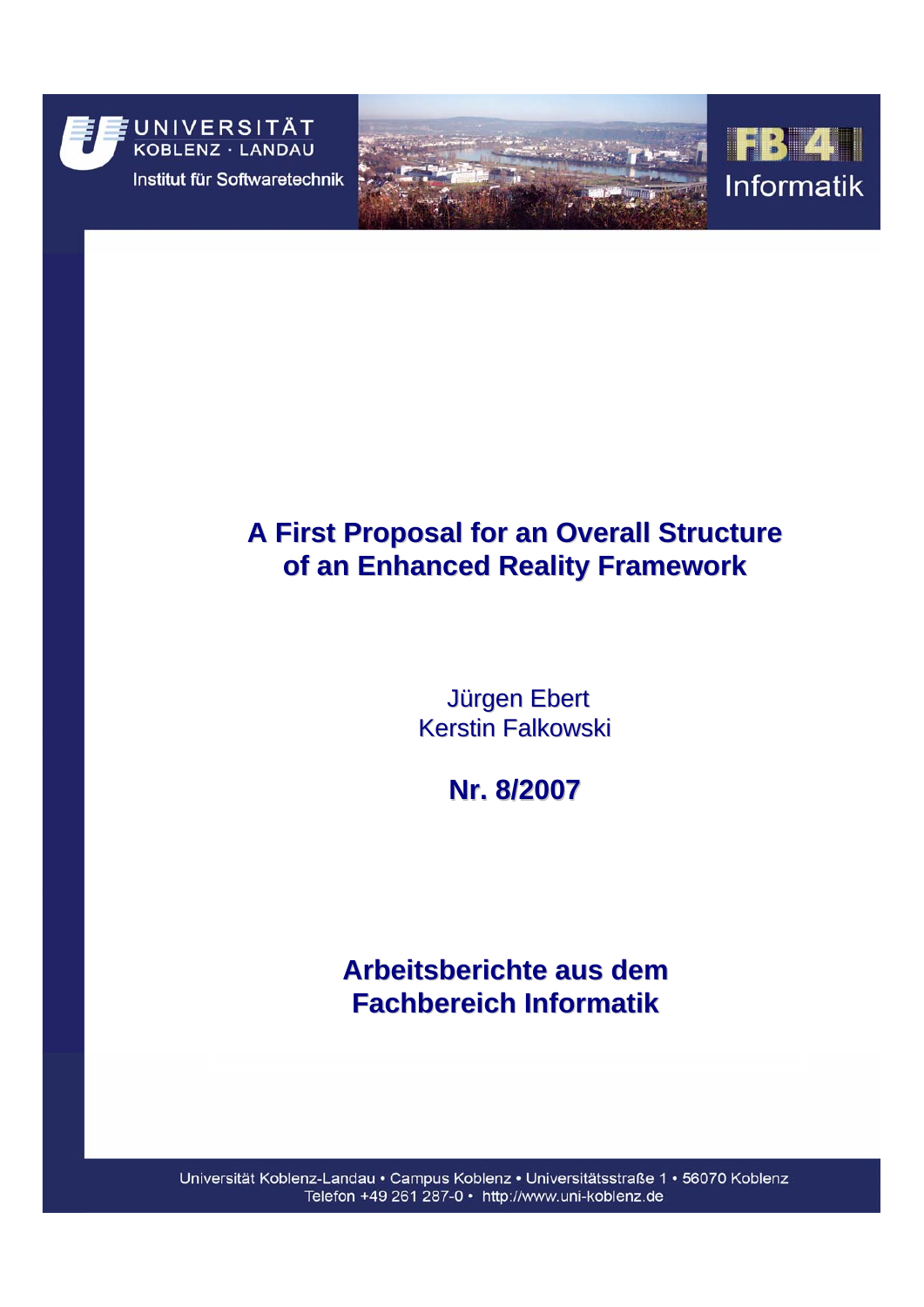Die Arbeitsberichte aus dem Fachbereich Informatik dienen der Darstellung vorläufiger Ergebnisse, die in der Regel noch für spätere Veröffentlichungen überarbeitet werden. Die Autoren sind deshalb für kritische Hinweise dankbar. Alle Rechte vorbehalten, insbesondere die der Übersetzung, des Nachdruckes, des Vortrags, der Entnahme von Abbildungen und Tabellen – auch bei nur auszugsweiser Verwertung.

The "Arbeitsberichte aus dem Fachbereich Informatik" comprise preliminary results which will usually be revised for subsequent publication. Critical comments are appreciated by the authors. All rights reserved. No part of this report may be reproduced by any means or translated.

#### **Arbeitsberichte des Fachbereichs Informatik**

**ISSN (Print):** 1864-0346 **ISSN (Online):** 1864-0850

#### **Herausgeber / Edited by:**

Der Dekan: Prof. Dr. Paulus

Die Professoren des Fachbereichs:

Prof. Dr. Bátori, Jun.-Prof. Dr. Beckert, Prof. Dr. Burkhardt, Prof. Dr. Diller, Prof. Dr. Ebert, Prof. Dr. Furbach, Prof. Dr. Grimm, Prof. Dr. Hampe, Prof. Dr. Harbusch, Jun.-Prof. Dr. Hass, Prof. Dr. Krause, Prof. Dr. Lautenbach, Prof. Dr. Müller, Prof. Dr. Oppermann, Prof. Dr. Paulus, Prof. Dr. Priese, Prof. Dr. Rosentahl, Prof. Dr. Schubert, Prof. Dr. Staab, Prof. Dr. Steigner, Prof. Dr. Troitzsch, Priv.-Doz. Dr. von Kortzfleisch, Prof. Dr. Walsh, Prof. Dr. Wimmer, Prof. Dr. Zöbel

#### **Kontaktdaten der Verfasser**

Jürgen Ebert, Kerstin Falkowski Institut für Softwaretechnik Fachbereich Informatik Universität Koblenz-Landau Universitätsstraße 1 D-56070 Koblenz EMail: ebert@uni-koblenz.de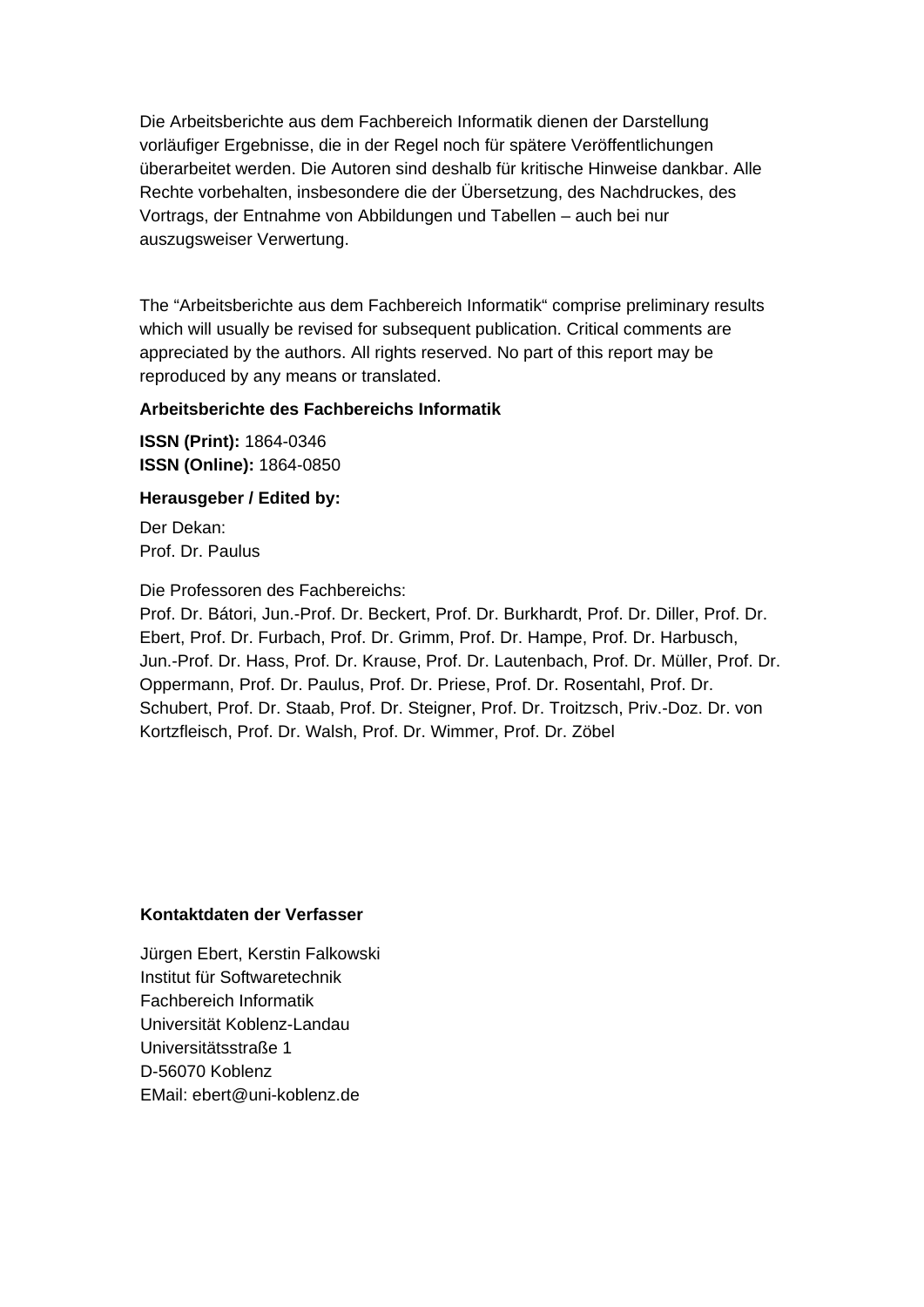## **A First Proposal for an Overall Structure of an Enhanced Reality Framework**

Jürgen Ebert, Kerstin Falkowski [{ebert|falke}@uni-koblenz.de](mailto:%7Bebert|falke%7D@uni-koblenz.de) University Koblenz-Landau, Institute for Software Technology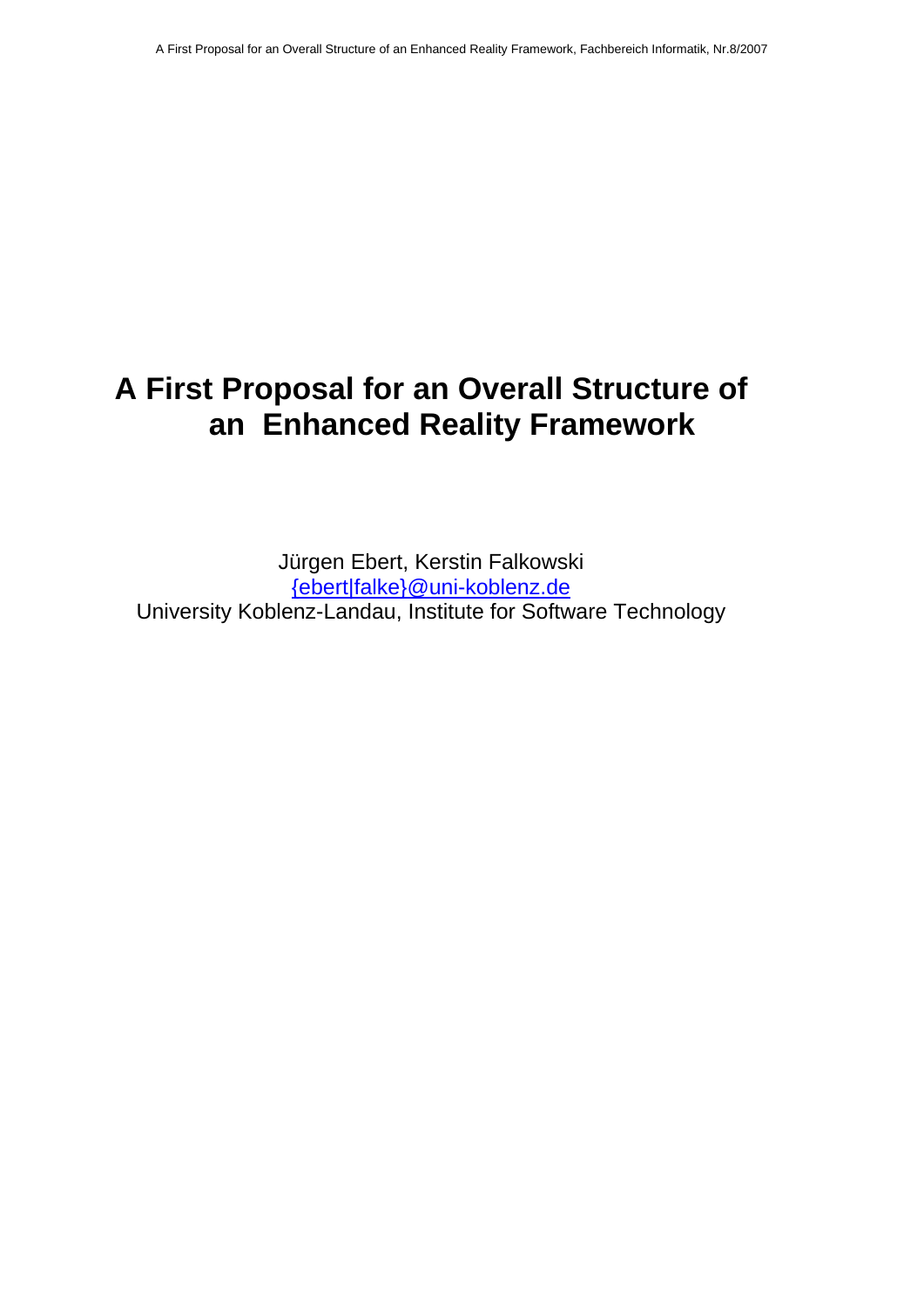# **Contents**

|   | 1 Introduction<br>2 Enhanced Reality activities |                   |                                                                                                                                                                                                                                |     |
|---|-------------------------------------------------|-------------------|--------------------------------------------------------------------------------------------------------------------------------------------------------------------------------------------------------------------------------|-----|
|   |                                                 |                   |                                                                                                                                                                                                                                |     |
|   | 2.1                                             |                   | Activities during the use of an Enhanced Reality application 11                                                                                                                                                                |     |
|   |                                                 | 2.1.1             |                                                                                                                                                                                                                                |     |
|   |                                                 | 2.1.2             | User localisation (a) in the contract of the contract of the contract of the contract of the contract of the contract of the contract of the contract of the contract of the contract of the contract of the contract of the c |     |
|   |                                                 | 2.1.3             |                                                                                                                                                                                                                                |     |
|   |                                                 | 2.1.4             |                                                                                                                                                                                                                                |     |
|   |                                                 | 2.1.5             |                                                                                                                                                                                                                                |     |
|   |                                                 |                   |                                                                                                                                                                                                                                |     |
|   | 2.2                                             |                   | Activities prior to the use of an Enhanced Reality application 25                                                                                                                                                              |     |
|   | 2.3                                             |                   |                                                                                                                                                                                                                                | -26 |
| 3 |                                                 | <b>Conclusion</b> |                                                                                                                                                                                                                                | 30  |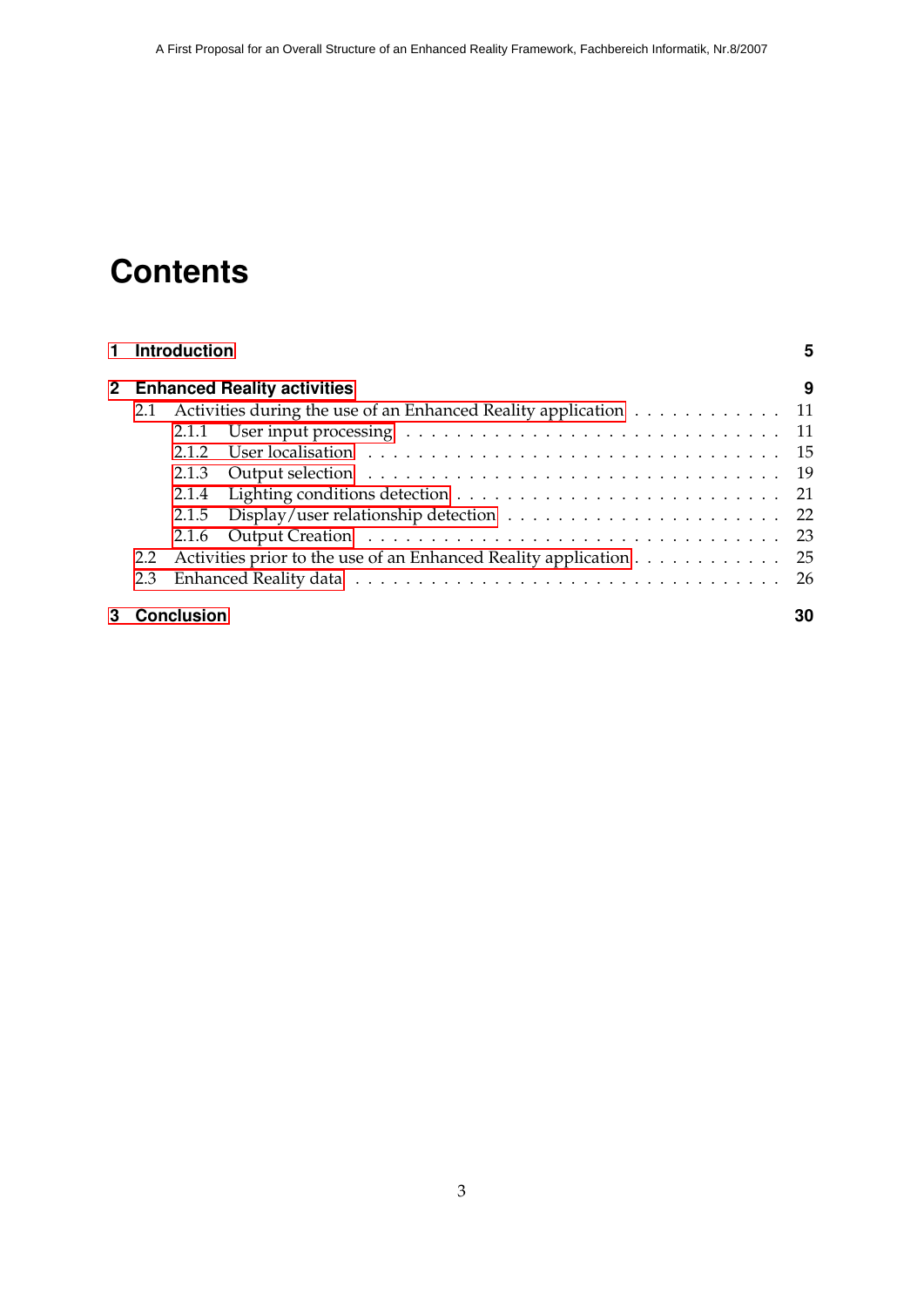# **List of Figures**

| 1.1 |                                                                  | 8  |
|-----|------------------------------------------------------------------|----|
| 1.2 |                                                                  | 8  |
| 2.1 |                                                                  | 9  |
| 2.2 |                                                                  | 10 |
| 2.3 | Activities during the use of an Enhanced Reality application     | 12 |
| 2.4 |                                                                  | 13 |
| 2.5 |                                                                  | 13 |
| 2.6 |                                                                  | 14 |
| 2.7 |                                                                  | 15 |
| 2.8 |                                                                  | 15 |
| 2.9 |                                                                  | 16 |
|     |                                                                  | 17 |
|     |                                                                  | 18 |
|     |                                                                  | 19 |
|     |                                                                  | 19 |
|     |                                                                  | 20 |
|     |                                                                  | 20 |
|     |                                                                  | 21 |
|     |                                                                  | 21 |
|     |                                                                  | 21 |
|     |                                                                  | 22 |
|     |                                                                  | 22 |
|     | 2.21 Display/user relationship detection data and devices        | 23 |
|     |                                                                  | 23 |
|     |                                                                  | 24 |
|     |                                                                  | 25 |
|     | 2.25 Activities prior the use of an Enhanced Reality application | 26 |
|     |                                                                  | 28 |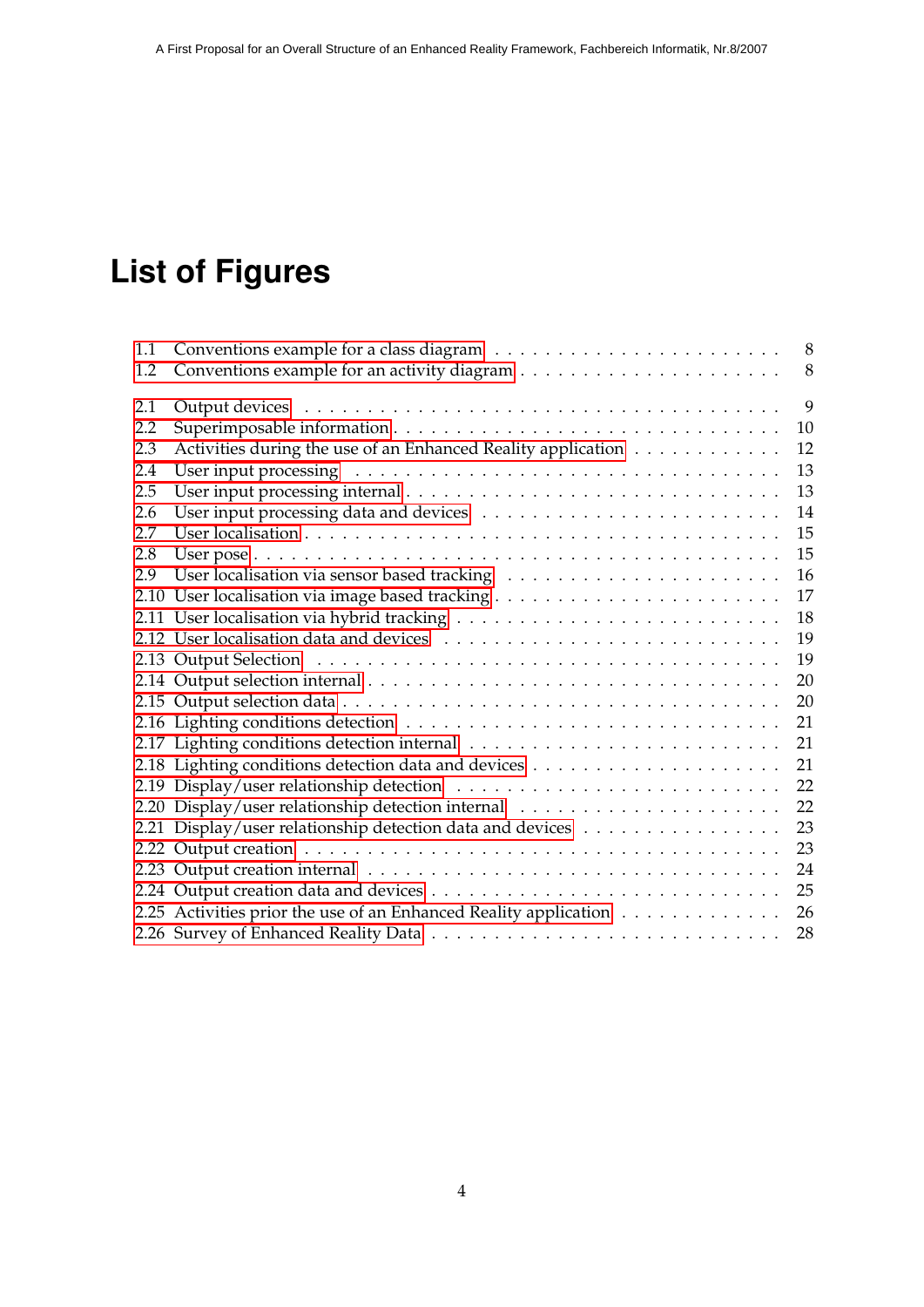# <span id="page-5-0"></span>**1 Introduction**

**Enhanced Reality.** The term "Augmented Reality (AR)" denotes the superposition of additional virtual objects and supplementary information over real images. The joint project *Enhanced Reality (ER)*[1](#page-5-1) aims at a generic AR-system. The ER-project is a cooperation of six different research groups of the Department of Computer Science at the University of Koblenz-Landau.

According to Ronald Azuma an AR-system combines real and virtual environments, where the real and virtual objects are registered in 3-D, and it provides interactivity in real time [\[Azu97\]](#page-31-0). Enhanced Reality extends Augmented Reality by requiring the virtual objects to be seamlessly embedded into the real world as photo-realistic objects according to the exact lighting conditions. Furthermore, additional information supplying value-added services may be displayed and interaction of the user may even be immersive.

The short-term goal of the ER-project is the exploration of *ER-fundamentals* using some specific research scenarios; the long-term goal is the development of a *component-based ER-framework* for the creation of ER-applications for arbitrary application areas.

ER-applications are developed as single-user applications for users who are moving in a real environment and are wearing some kind of visual output device like see-through glasses and some mobile end device. By these devices the user is able to see reality as it is, but he can also see the virtual objects and the additional information about some value-added service. Furthermore he might have additional devices whereby he can interact with the available virtual objects.

The development of a generic framework for ER-applications requires the definition of *generic components* which are customizable and composable to build concrete applications and it requires a *homogeneous data model* which supports all components equally well. The workgroup "Software Technology"<sup>[2](#page-5-2)</sup> is responsible for this subproject. This report gives some preliminary results concerning the derivation of a component-based view of ER.

**Aim of this work.** There are several augmented reality frameworks like ARVIKA, AMIRE, DWARF, MORGAN, Studierstube and others which offer some support for the development of AR-applications. All of them ease the use of existing subsystems like AR-Toolkit, OpenGL and others and leverage the generation process for realistic systems by making efficient use of those subsystems. Consequently, they highly rely on them.

<span id="page-5-1"></span><sup>1</sup>http://er.uni-koblenz.de

<span id="page-5-2"></span><sup>2</sup> http://www.uni-koblenz.de/FB4/Institutes/IST/AGEbert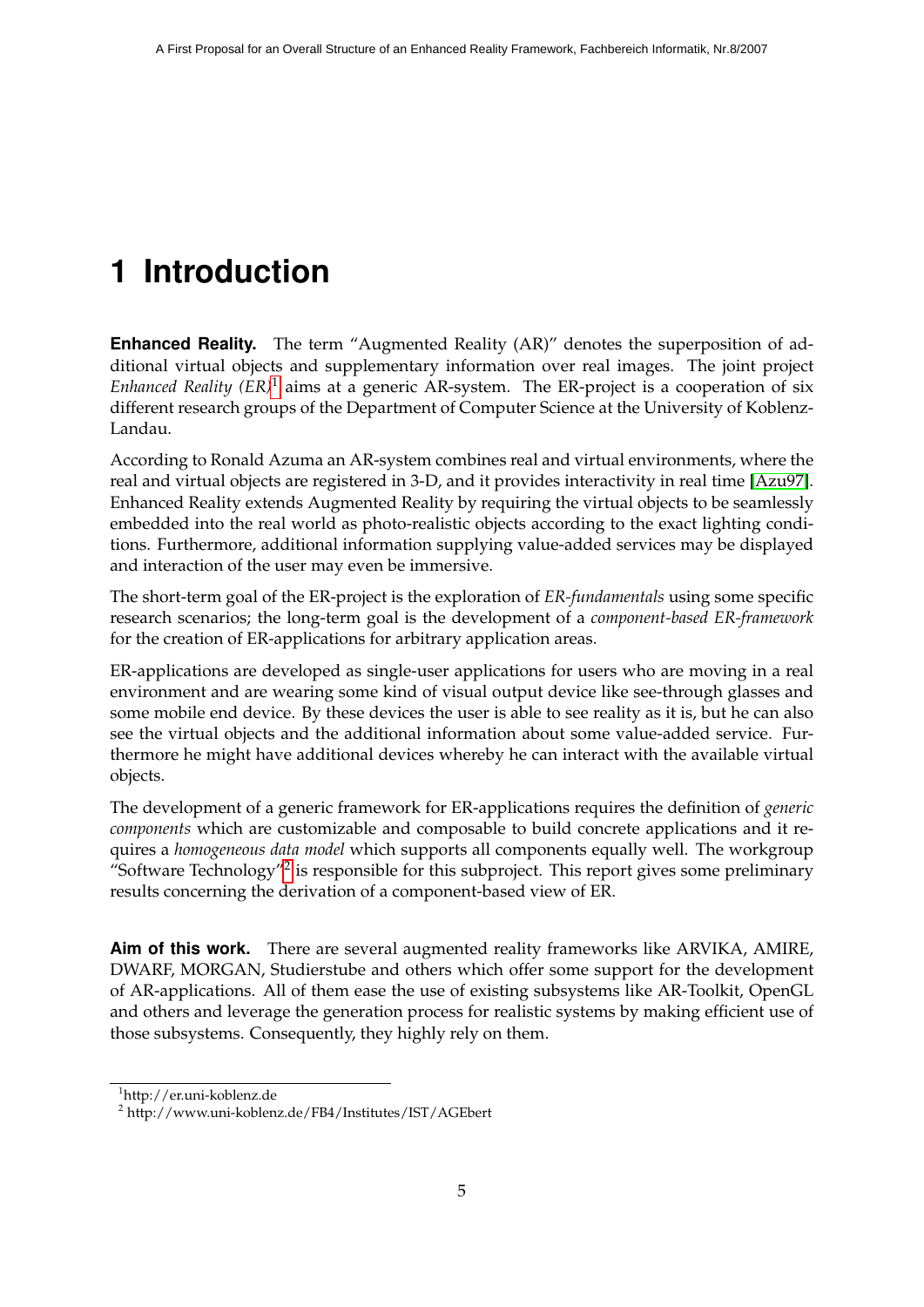But, the reuse of existing subsystems in a framework heavily biases its structure, since properties of the reused parts have strong implications on the structure of the framework. Therefore, this paper approaches the problem from the opposite side: The structure of an ER-framework is derived by an extensive requirements analysis process which describes the necessary components solely driven by the demands of the given scenario and by the state of the art of ARresearch.

**Note by the authors.** *Though the authors are aware of the fact that the efficient implementation of ER-systems will have to rely on existing subsystems in practice, any influence of existing packages on the requirements elicitation was avoided in order to derive a structure which primarily reflects the ER-domain, not the state of the practice.*

The framework structure described in this paper was derived during an elaborate process of identification, description, collection, comparison, categorization and unification of the most relevant entities in augmented reality system and their correlations. This work results in a first proposal for an overall structure of ER-applications, where the identified data and their correlations represent a basis for the *homogeneous data model* of an ER-framework and the identified activities represent *candidates for ER-framework components*. The claim of the paper is that a software structure derived this way is much more adequate for a generic framework. It should be easier to develop, easier to maintain, and much easier to use than a structure that is biased by the a priori necessity to make use of a given subsystem.

**Component-based System.** This work is inspired by the goal to construct an ER-framework which can be used to build concrete ER-applications by assembling appropriate customized components in some kind of wiring diagram.

This style of application development distinguishes to different roles: the application developer and the application user. The developer assembles an application and the user interacts with the applications.

Three different phases can be identified

- *assembly time* to actually build the application (this phase is done by the application developer)
- *initialisation time* to supply the application with the appropriate data
- *execution time* to use the running application

This paper focuses on the last phase since it determines the relevant components to be used in ER-applications. Chapter [2](#page-9-0) gives a detailed description of a generic ER-application by identifying the most relevant activities and the data to be exchanged between them.

Furthermore, all data are identified which have to be supplied during assembly and/or initialisation for a successful application (figure [2.25\)](#page-26-1).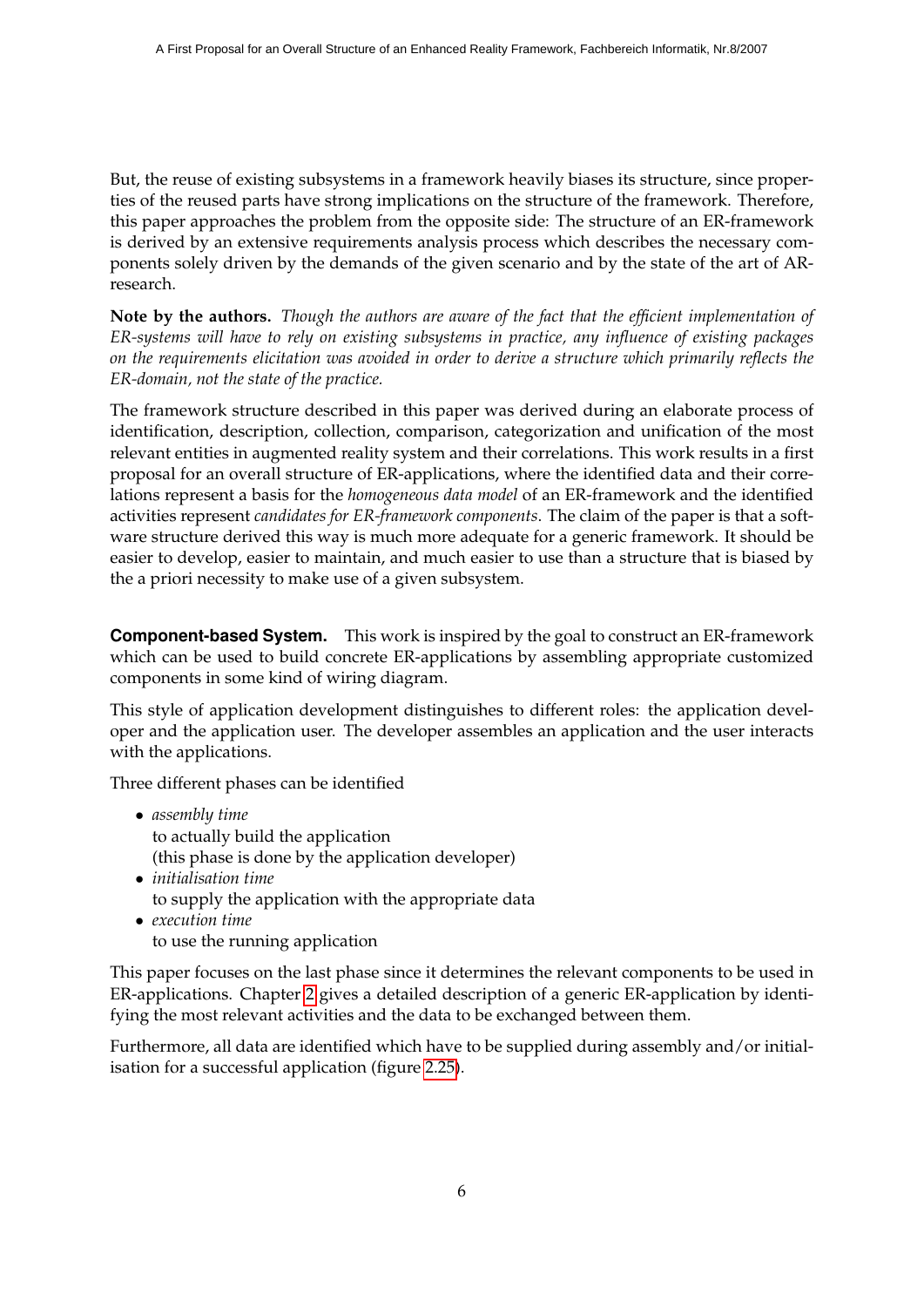**Modelling.** Since the derivation of a large set of widely applicable components is the main goal of this research, an *activity-oriented approach* has been chosen. UML-activity diagrams are used with a dataflow-oriented flavor. They describe the overall workflow in an ER-application by defining the relevant *activities* (services) and *objects* (devices and data). The activities identified in such a description are the candidates from which appropriate *components* in a component-based context will be derived in further work. Since this work is a first step towards defining an elaborated set of ER-components, a medium level of granularity is aimed at. The objects identified are the basis for a common *homogeneous data model*.

**Note by the authors.** *This paper is supposed to be a first step towards a generic component-based architecture. Since the description was compiled by software experts and not by ER-experts, this paper still has to be extensively discussed, criticised, amended and augmented before the next step - namely the formal definition of the components - can be done.*

All relevant entities (activities and data) are described in natural language and visualised via UML 2.0 [\[Obj06\]](#page-31-1) activity and class diagrams in chapter [2;](#page-9-0) together these two kinds of explanation offer *a semi-formal specification*.

The description follows a dataflow-oriented style, since it aims at component-based systems, where the components are assembled by connecting their respective input/output data ports. The dataflow description is done using UML activity diagrams. The *activities* are candidates for components in a prospective system. The *data types* derived from their ports define the data to be exchanged. The description of the data types in a common class model (figure [2.26\)](#page-28-0) gives hints which data will have to be integrated in a homogeneous data model for Enhanced Reality.

The activity diagrams are supposed to be consistent with the class diagrams in the sense that all ports and objects are typed by appropriate classes. The activity diagrams are hierarchical, i.e. each activity in the main diagram (figure [2.3\)](#page-12-0) is refined by some other diagram in section [2.1](#page-11-0) whose activities might be refined again.

The hierarchy of activity diagrams is balanced according to specialization. Here, balancing denotes the property that input/output ports of refining activity diagrams are consistent with the ports of the refined activity with respect to cardinality and specialization.

The data supplied to the system during system assembly and/or system initialisation are only included with those activities which make use of them.

**Notational Conventions.** To help in discussing this proposal with the domain experts, some minor additional conventions are being used in the UML activity and class diagrams.

*Device objects and device classes* are visualised by black rectangles using a white font. Within activity diagrams they are additionally marked by the stereotype "device". *Data objects and data classes* are visualised by grey rectangles with a black border and a black font. Within activity diagrams they have the stereotype "datum". These conventions make explicit that the domain of devices which might be supported by the ER-framework and the overall data model are separate concerns.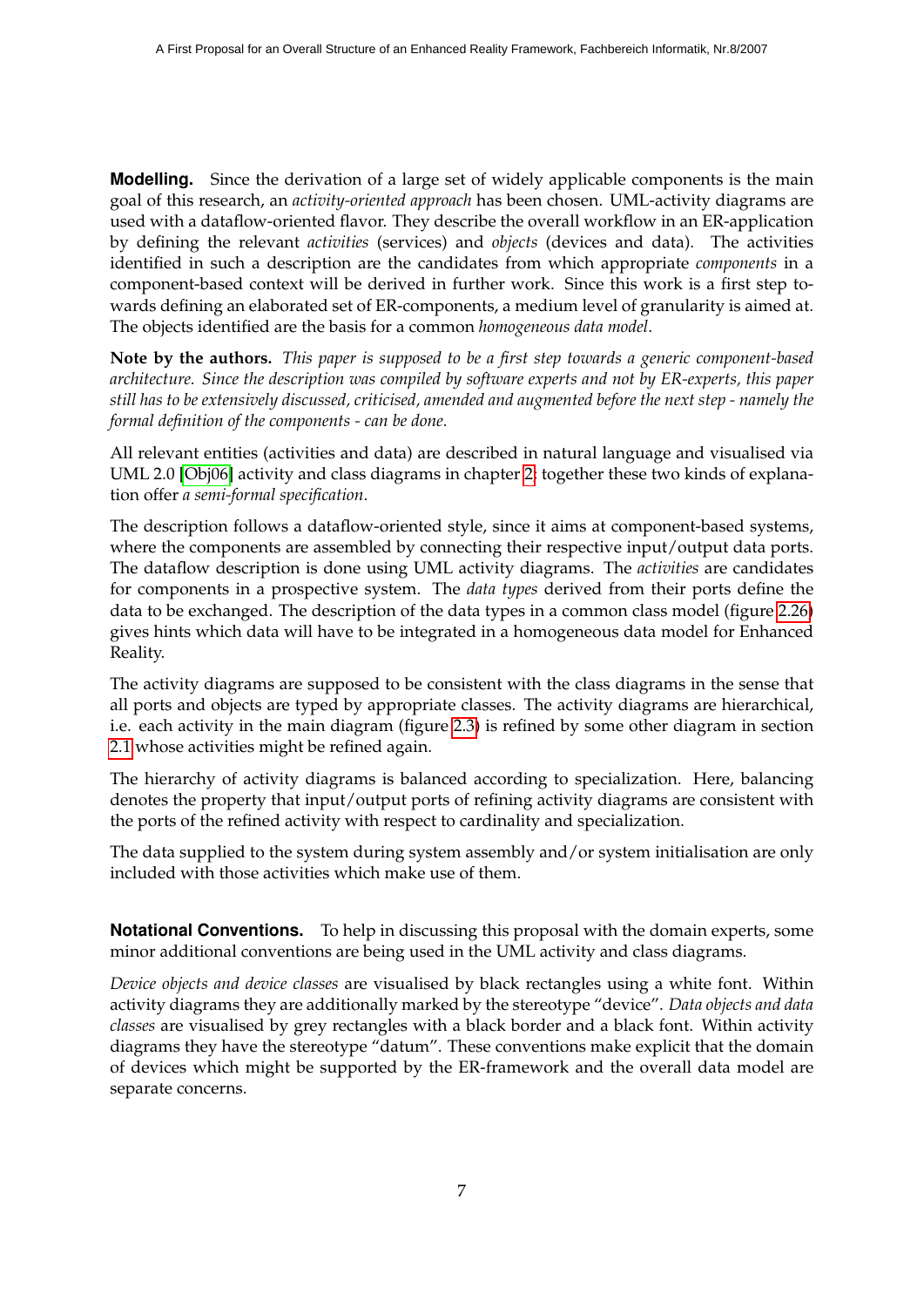

<span id="page-8-0"></span>Figure 1.1: Conventions example for a class diagram

*Activities* are visualised by white rectangles with a black border and rounded corners. The arcs between activities and devices and/or data suggest a dataflow to or from the respective object. Thus, the input and output pins have also grey color. They are explicitly typed by a data type if they send or receive data to or from a device. If there is an asterisk next to a port in an activity diagram, zero or more objects can be used at that port in refinements of that particular activity.



<span id="page-8-1"></span>Figure 1.2: Conventions example for an activity diagram

The UML models were created using the *IBM Rational Software Modeler*[3](#page-8-2) . Due to restrictions of this tool, objects are marked manually by an optional identifier and a colon in front their type only (not by underlining). Furthermore, since this tool is not able to mark the reading direction of associations, navigation arrows are used for denoting the direction of reading instead. Finally, since the tool does not check balancing conditions for the activities, their check was only done manually.

<span id="page-8-2"></span><sup>3</sup>http://www-306.ibm.com/software/awdtools/modeler/swmodeler/index.html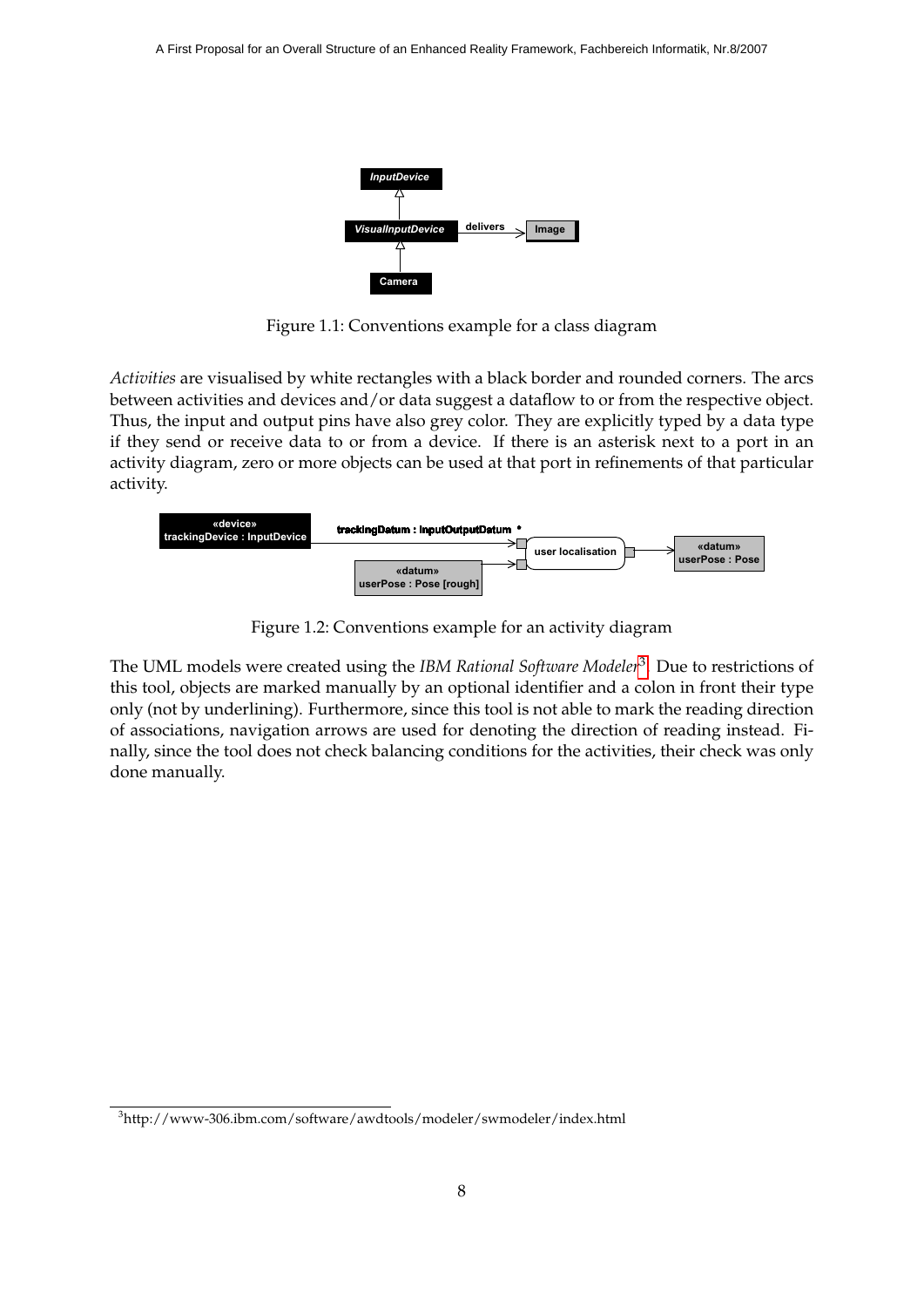# <span id="page-9-0"></span>**2 Enhanced Reality activities**

This section describes the *ER-activities* which have to be performed before and during an ERapplication. The identification of these activities in subsection [2.1](#page-11-0) and subsection [2.2](#page-25-0) is used to derive further information about the respective *ER-data* which have to be maintained to implement them. These data are structured into several packages and summarised in subsection [2.3.](#page-26-0)

**Output devices.** The primary objective of ER-systems is the superposition of visual information into the user's field of view. In the chosen scenario the user carries a visual output device which in some form provides this supplementary information. Examples are *optical see-through devices* which contain transparent displays. Further examples are *Video see-through devices* that are additionally combined with a camera which records the relevant part of reality. A small taxonomy of such devices is given in figure [2.1.](#page-9-1)



<span id="page-9-1"></span>Figure 2.1: Output devices

**Superimposable Information** In the context of ER-systems two different kinds of information are to be distinguished which can be superimposed into a users field of view.

On the one hand there are *virtual objects*, i.e. images of non-existent real world objects or imag-inable real world objects<sup>[1](#page-9-2)</sup>, which are to be superimposed at a certain pose. On the other hand there is *additional information* pertaining to real and/or virtual objects in a given scene. Such additional information could be *interaction facilities*, i.e. actions which a user may perform with

<span id="page-9-2"></span> $1$  e.g. a science fiction or fantasy object/character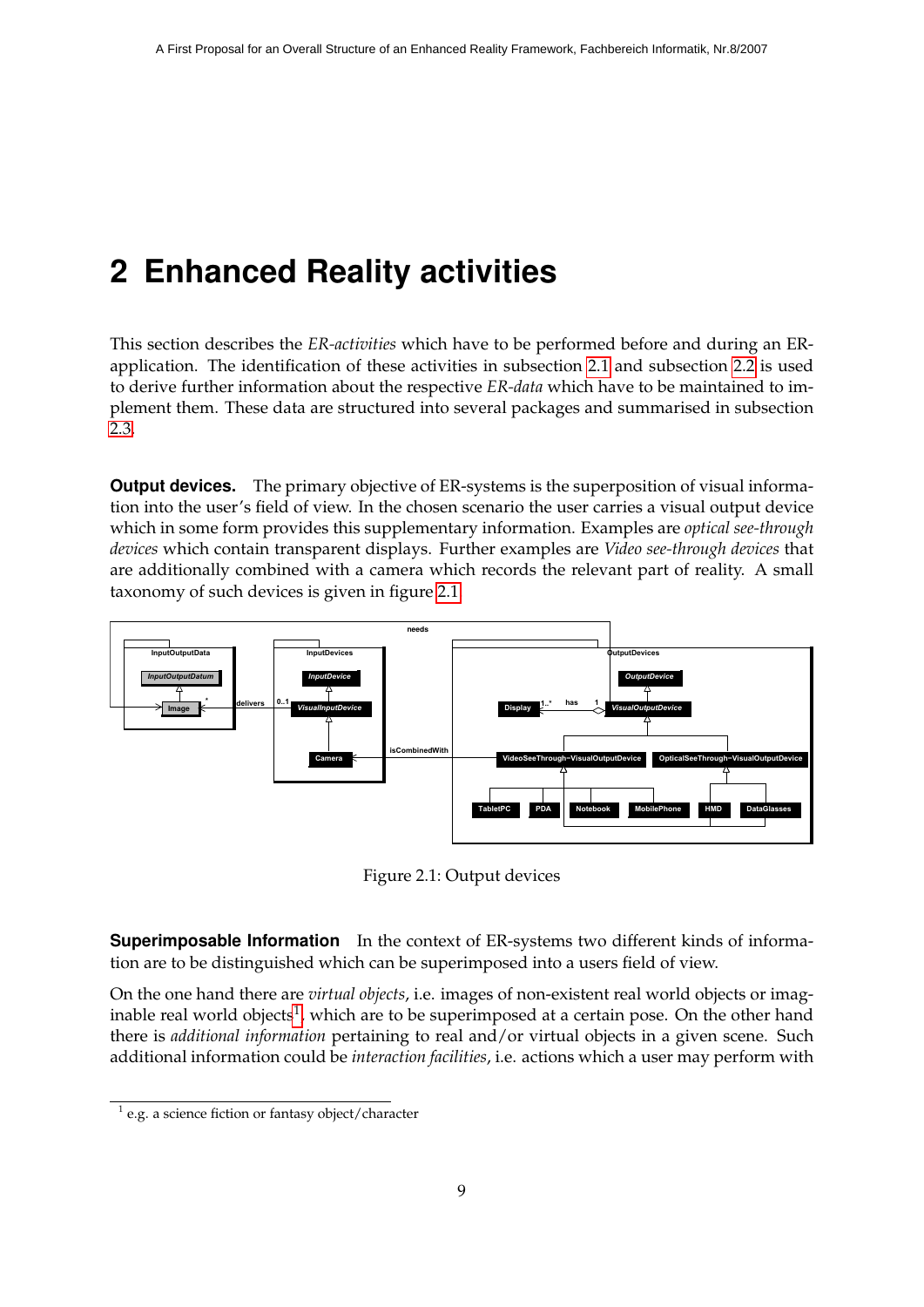a real or virtual object<sup>[2](#page-10-1)</sup> or *value-added services*, *i.e.* services that make a user's situation more comfortable<sup>[3](#page-10-2)</sup>. In these cases the user might even have to pay for such a service. (figure [2.2\)](#page-10-0)



<span id="page-10-0"></span>Figure 2.2: Superimposable information

Since the information to be superimposed should be adequate in a given situation, it has to be chosen intentionally depending on the context. This *context information* (user information and application information) as well as the *superimposable information* have to be *detected* and/or *processed* by some activities of the given ER-application.

**Section overview.** In the following, the main activities will be described in detail. At first there are activities being performed *during the creation* of an ER-application by the application developer (assembly). Then, there are activities which have to be performed *before the use* of the application by the user (initialisation), and at last there are activities being carried out automatically *during the use* of the application (execution).

At first, the activities executed during an ER-Application are discussed in detail (section [2.1\)](#page-11-0). They are candidates for framework components in an ER-execution framework. Subsequently the activities during the creation of such an application and the activities at initialization time are discribed (section [2.2\)](#page-25-0).

**Note by the authors.** *The detailedness of the different ER-activity descriptions varies because the activities contain different numbers of internal activities and the activities themselves are not equally well understood yet, as well. Furthermore some of them are well-established while others relate to the special goals of the ER-project. For some of the activities there exist a lot of different devices, and some of them need only one special device or a small group of devices.*

<span id="page-10-1"></span> $^2$  e.g. a real door may be opened or any virtual object may be moved or transformed

<span id="page-10-2"></span> $3$  e.g. a movie program or the menu of a restaurant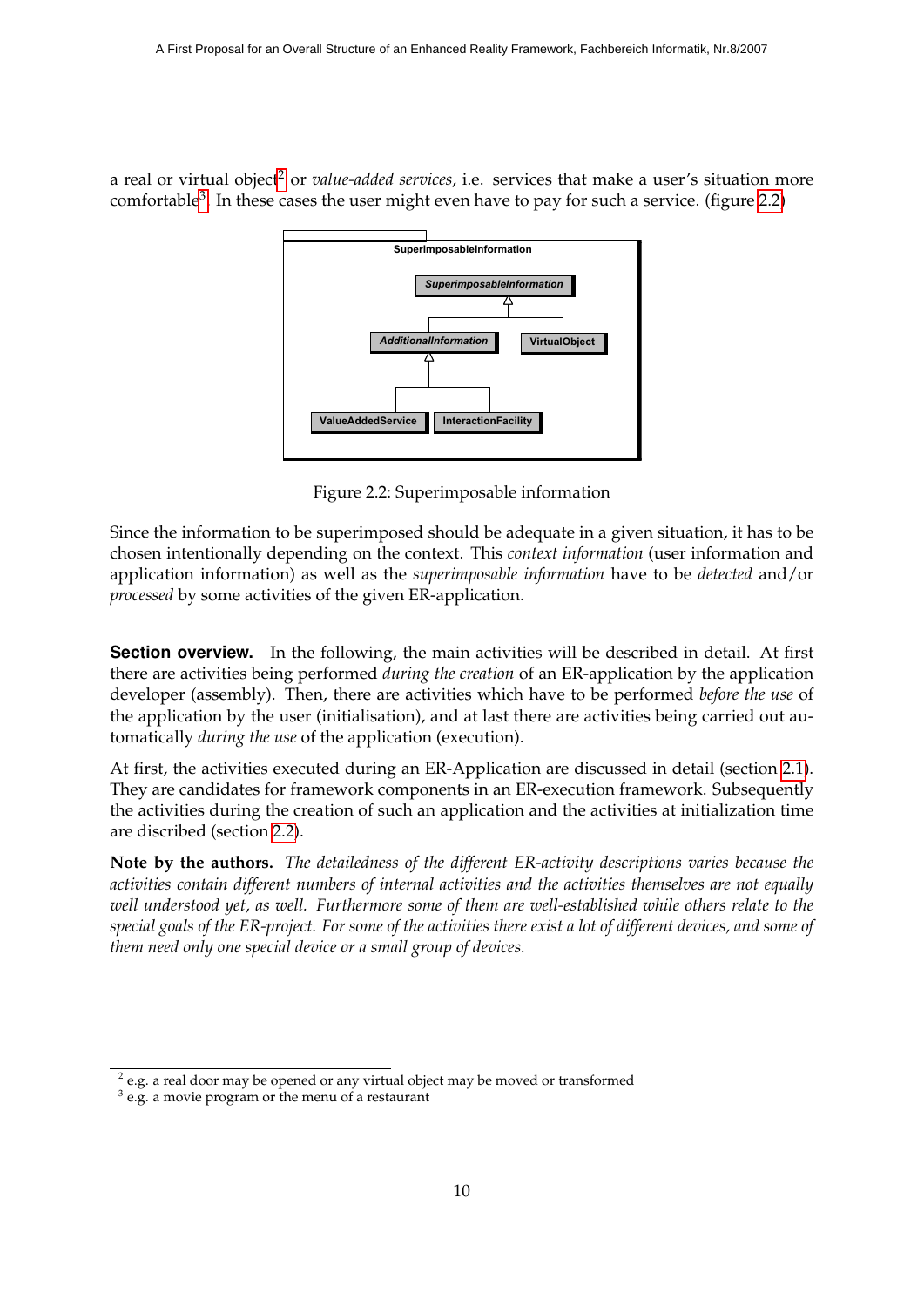### <span id="page-11-0"></span>**2.1 Activities during the use of an Enhanced Reality application**

There are several different activities which constitute an ER-application and which are executed at run time. The single activities are linked to each other via common data which implies a partial order as far as data dependency is concerned. Figure [2.3](#page-12-0) gives a overview on the most important activities and their dependencies:

First of all one has to *localise the current user pose* (section [2.1.2\)](#page-15-0) and the current *user input has to be processed* and potentially analyzed (section [2.1.1\)](#page-11-1). Based on this information the system has to *select the output information* to be superimposed into the user's field of view (section [2.1.3\)](#page-19-0). Furthermore the actual *lighting conditions have to be detected* (section [2.1.4\)](#page-21-0) and the system has to *compute the relationship between the display and the user* (section [2.1.5\)](#page-22-0). Using the latter information the *output image for the output device can be created* (section [2.1.6\)](#page-23-0).

All these activities are explained in detail in the following subsections. For each of these activity a short natural language description and some additional explanation will be given. Then, to show how the respective activities might be refined in a potential application by more finegrained activities, usually at least one such refinement is supplied, as well.

**Note by the autors.** *These refinements should be understood as examples only. A more systematic exploration of the set of possible refinements will be done later in the project, as soon as the overall structure proposed here will be adopted after an extensive discussion process.*

#### <span id="page-11-1"></span>**2.1.1 User input processing**

**Description.** *User input processing* is the interpretation and (if necessary) analysis of the current *user input* (figure [2.4\)](#page-13-0). For this purpose, the user carries one or more *user input devices* which deliver selective data and/or a permanent data stream containing the *user commands*.

There are several possibilities for a user to interact with a particular ER-system, depending on the various existing user input devices. First of all there are *haptical input devices*, like data gloves, mice, pointers, and the like. In most cases these devices provide one or more buttons to press or other mechanical gadgets that deliver events if the buttons are pressed or if the device itself is moved. These *mechanical events* can be directly interpreted as commands.

Moreover a user can also interact with a system using *visual* or *auditory input devices*, which deliver data that are continuous and have to be analyzed before they can be interpreted as commands. A visual user input device like a camera might deliver *images* that can contain *gestures* of the user; an auditory user input device like a microphone can deliver *sounds* that contain *utterances* of the user. The gestures as well as the utterance may then be interpreted as commands.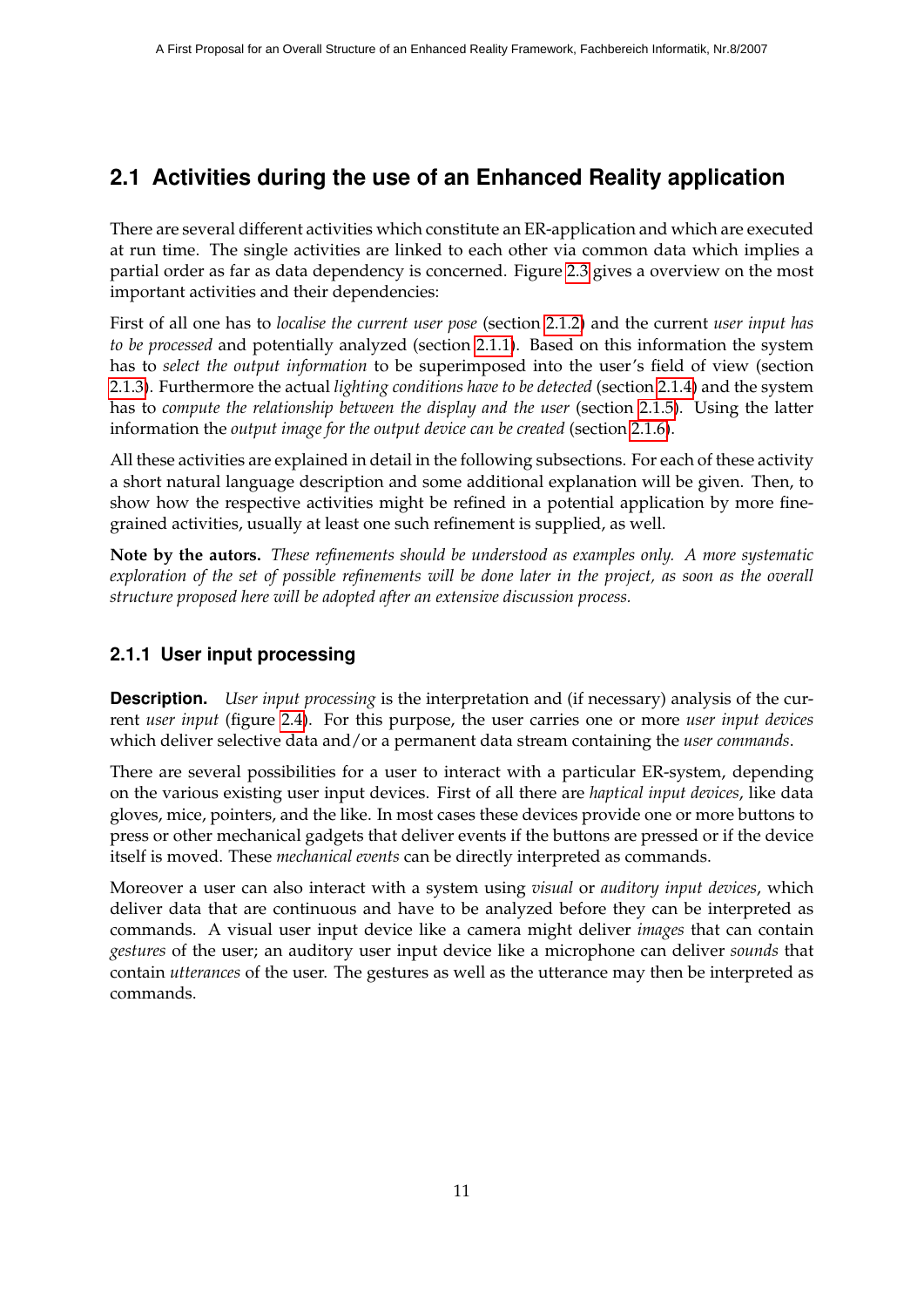

<span id="page-12-0"></span>Figure 2.3: Activities during the use of an Enhanced Reality application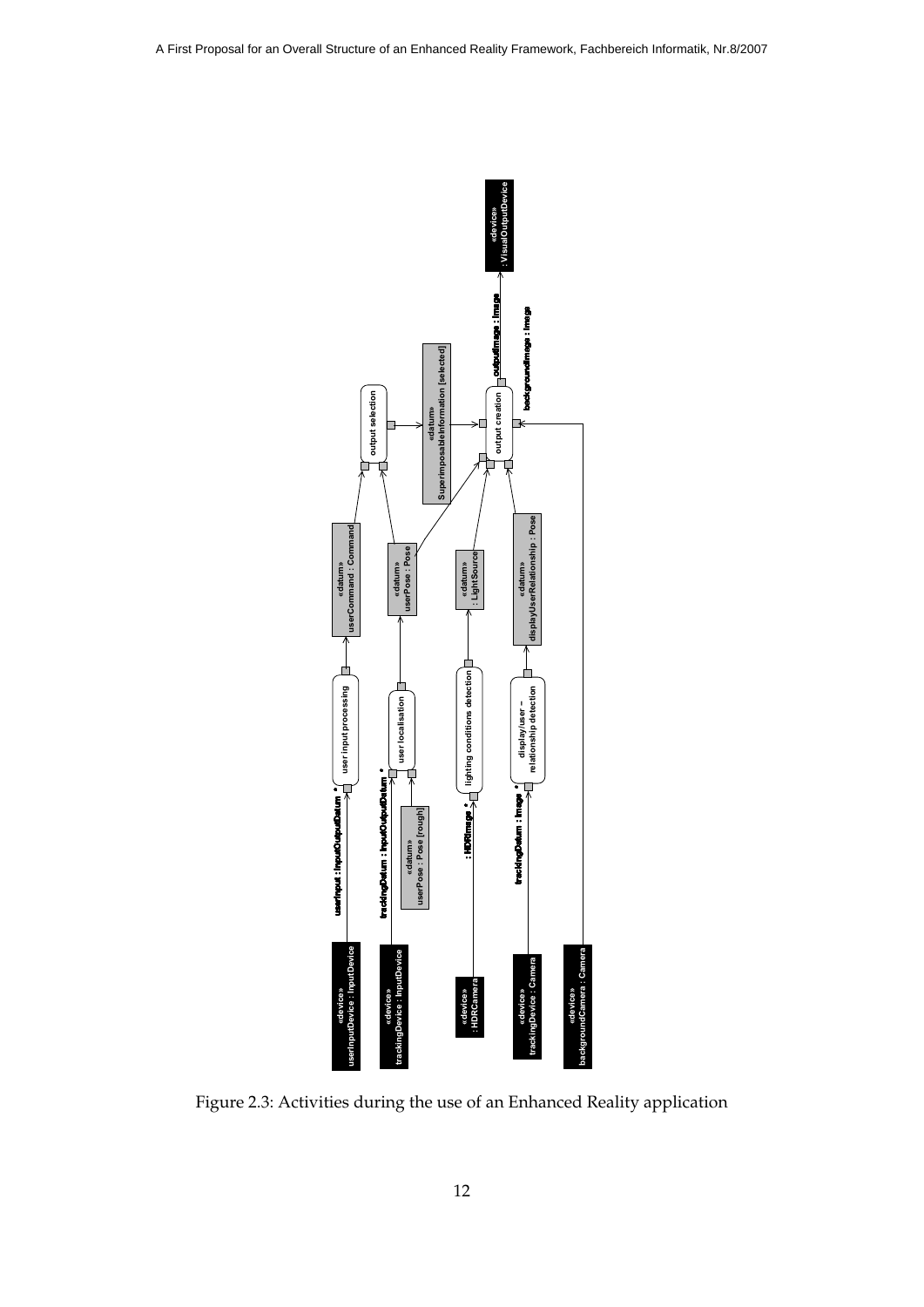

<span id="page-13-0"></span>Figure 2.4: User input processing

**Example refinement.** In an ER-system an arbitrary number of user input devices can be combined. Then whereby the commands connected to the different kinds of user input have to be fused. Figure [2.5](#page-13-1) visualises the user input processing using three different user input devices: one haptical, one visual and one auditory – but of course this is only one possible combination. Figure [2.6](#page-14-0) gives a survey of the different kinds of user input and their corresponding user input devices as well as their relationships to each other.



<span id="page-13-1"></span>Figure 2.5: User input processing internal

**Related Sub-Projects.** In the scope of the ER-project the research group "Software Ergonomics"[4](#page-13-2) does research in the field of user interaction of ER-systems in another subproject and wrote a state-of-the-art report about user input devices and user interaction metaphors for Augmented Reality [\[ST07\]](#page-31-2).

<span id="page-13-2"></span><sup>4</sup> http://www.uni-koblenz.de/FB4/Institutes/ICV/AGKrause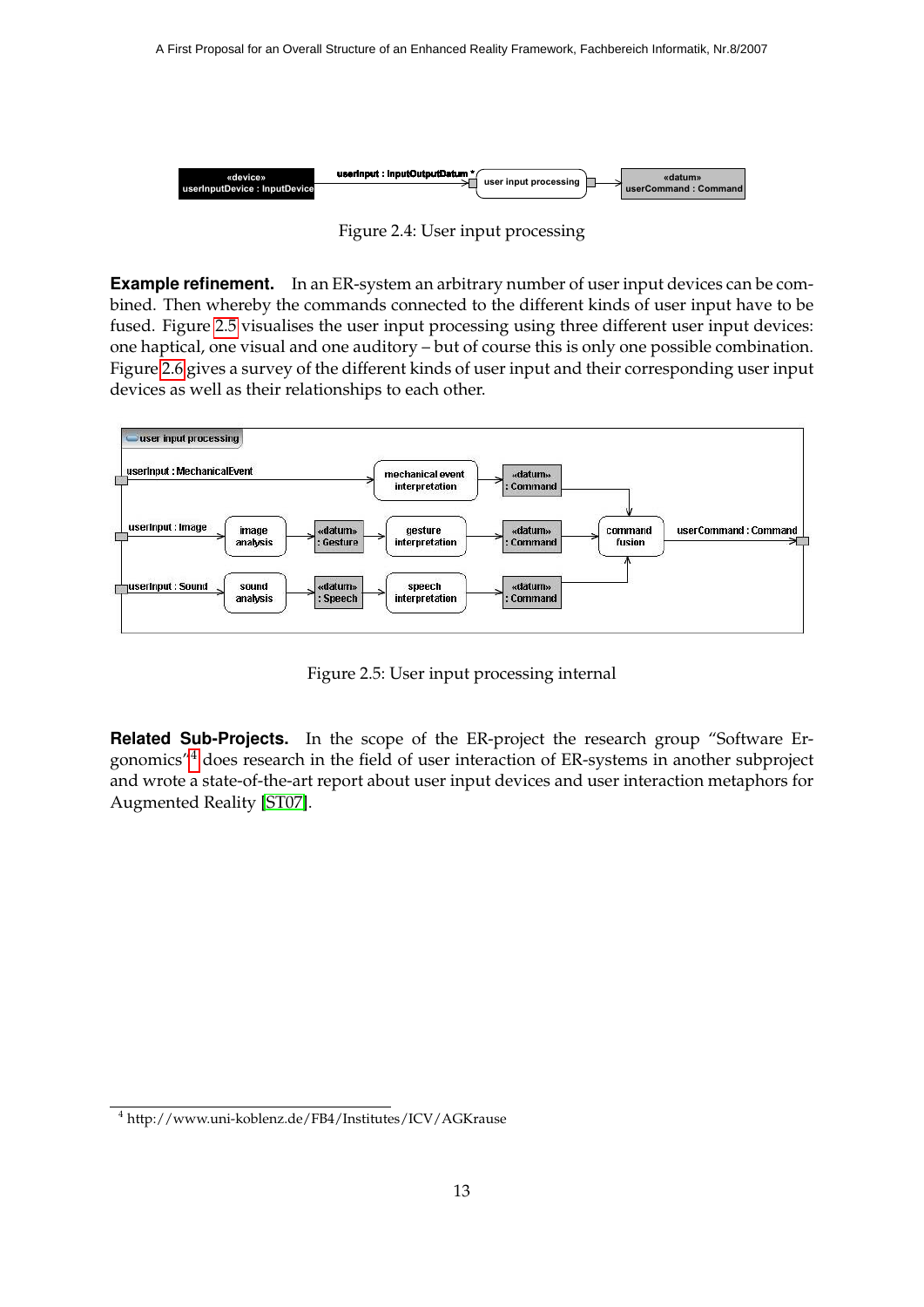

<span id="page-14-0"></span>Figure 2.6: User input processing data and devices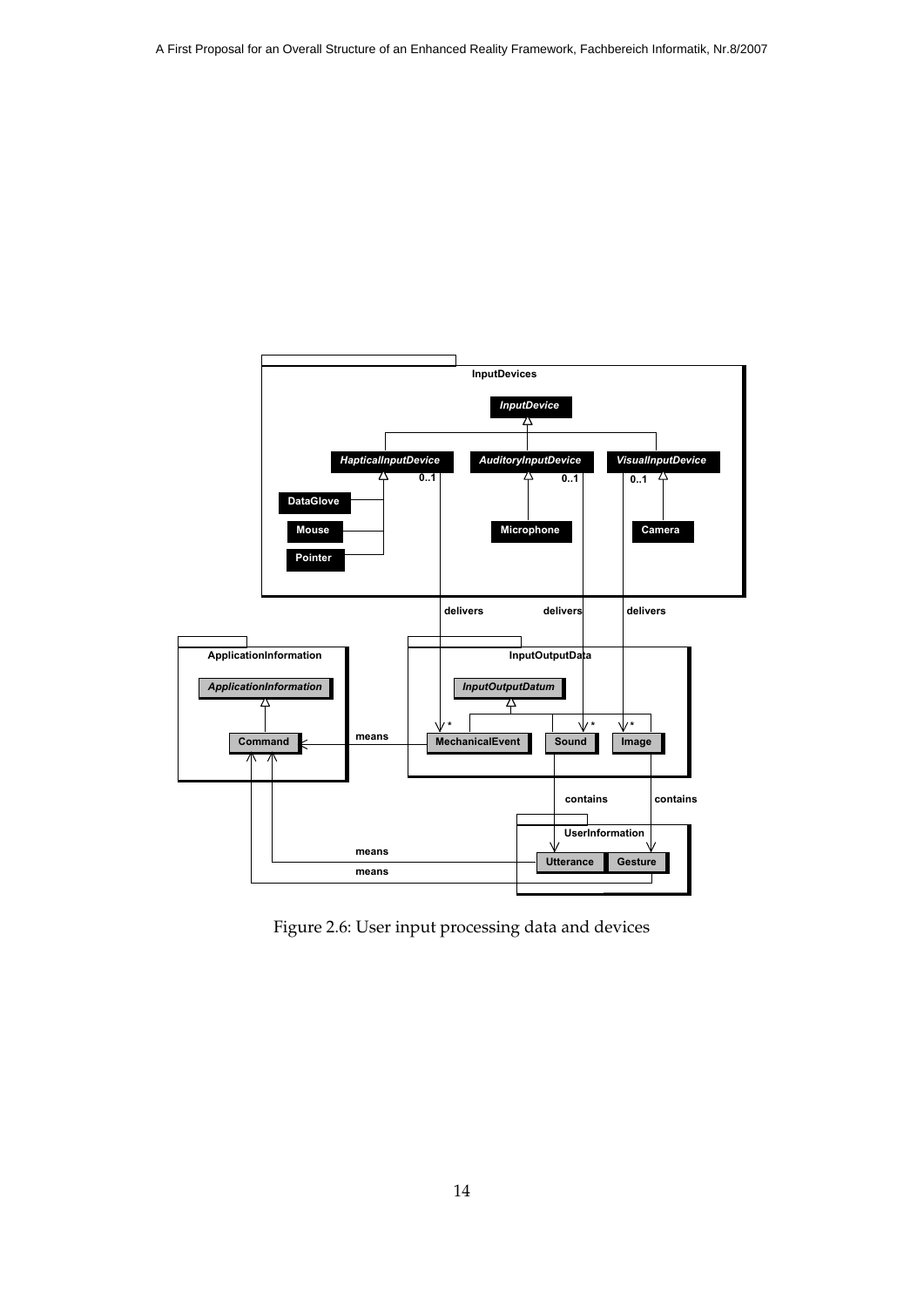#### <span id="page-15-0"></span>**2.1.2 User localisation**

**Description.** *User localisation* is the detection of the current *pose of the user* with respect to the scene (figure [2.7\)](#page-15-1). Therefore the user has to wear one or more *tracking devices* delivering a permanent data stream with which the user localisation can be done.



<span id="page-15-1"></span>Figure 2.7: User localisation

The pose of a user consists of its *position* and *orientation* with respect to a *scene* which might be the *real world* or a specific *terrain* (which in turn is part of the real world). The position describes its spatial location and the orientation describes its "line of sight". Because a terrain has also a pose with respect to the real world, the real world pose and the terrain pose of a user can be translated into each other. Figure [2.8](#page-15-2) demonstrates this connection.



<span id="page-15-2"></span>Figure 2.8: User pose

There are several different techniques for user localisation. Some of them deliver a pose, others can only detect a position or an orientation alone; therefore the term pose is often split into its two parts. Moreover the different techniques deliver pose, position and/or orientation with different degrees of accuracy; as a first coarse distinction one can distinguish between fine and rough user poses. Some of the techniques even need some initial pose information in order to refine it. And last but not least the different localisation techniques work under different conditions.

There are two different basic techniques for localisation, which also can be combined: *sensor based tracking* and *image based tracking*. In the following, these two kinds of localisation as well as their combination are discussed separately.

**Example refinement 1: User localisation via sensor based tracking.** Via sensor based tracking a *rough user position and/or orientation* can be detected with respect to the real world. Therefore the user has to wear one or more *sensors*, delivering a permanent sensor data stream. By processing these data the user position and/or orientation can be derived.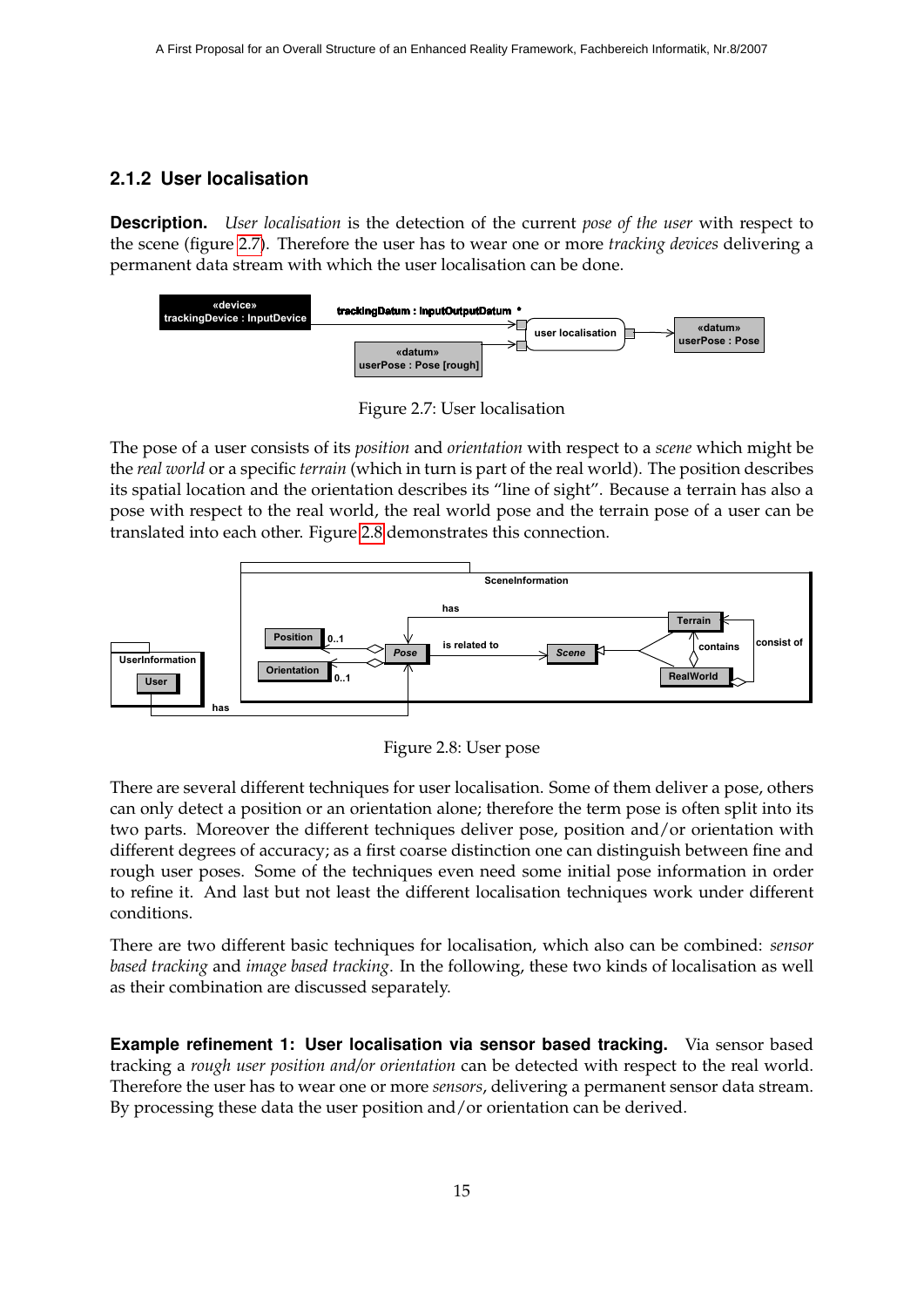Various sensors deliver different results and work under special constraints. A WLAN<sup>[5](#page-16-1)</sup>receiver for example only functions in a prepared environment, where a wireless LAN is installed and enabled and where enough access points are available; it works indoor as well as outdoor. A GPS<sup>[6](#page-16-2)</sup>-receiver however does not need any preparation - it functions all over the world as long as enough satellites are in sight; but it does not function inside of a building. Both receivers only deliver a position whereas a magnetic compass delivers an orientation, independent of its position – it functions indoor as well as outdoor but not close to magnetic materials. Therefore in most of the cases one has to combine different kinds of sensors in order to guarantee a user pose in every situation; the combination of two or more sensors is called *sensor fusion*.

Figure [2.9](#page-16-0) visualises sensor based tracking with sensor fusion using three different kinds of sensors: one *sensor for position detection*, one *sensor for orientation detection* and one *sensor for pose detection*. Of course one could use only one of them or an arbitrary number of every sensor type. One should note, that even when using sensor fusion, the position and/or orientation of a user acquired by sensor based tracking is usually still rather rough.



<span id="page-16-0"></span>Figure 2.9: User localisation via sensor based tracking

**Example refinement 2: User localisation via image based tracking.** Via image based tracking a *fine user pose concerning a specific terrain* can be detected. Therefore the user has to wear one or more *cameras*[7](#page-16-3) , delivering a permanent image data stream. By processing these data the user pose can be derived.

There exist various image based tracking techniques. They all have in common that some supplementary information about the actual scene is required to do the user localisation. First of all one has to differentiate between *marker based image based tracking* ("marker based tracking" for short) and *marker less image based tracking* ("marker less tracking" for short).

When using marker based tracking, prior to the use of the ER-application one or more *markers*[8](#page-16-4) have to be distributed in the environment and their poses have to be measured and kept

<span id="page-16-1"></span><sup>5</sup> Wireless Local Area Network

<span id="page-16-2"></span><sup>6</sup> Global Positioning System

<span id="page-16-3"></span> $^7$  In the scope of this technical report we differentiate between cameras and other sensors, although cameras are also some kind of sensors.

<span id="page-16-4"></span><sup>&</sup>lt;sup>8</sup> Markers are artificial Objects, in most cases pieces of paper containing a pattern, which offers a high recognition value compared to the environment.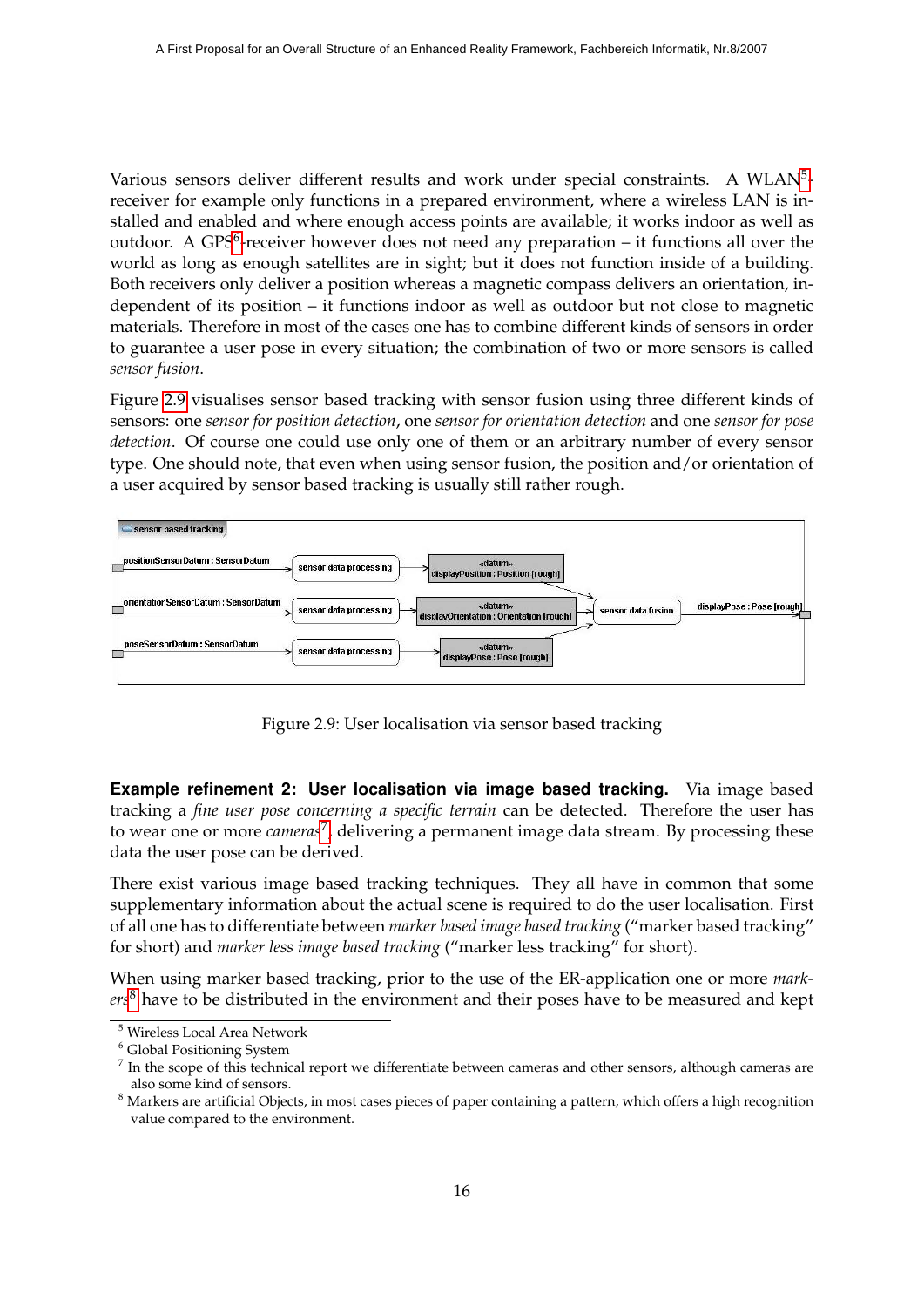

<span id="page-17-0"></span>Figure 2.10: User localisation via image based tracking

(section [2.2\)](#page-25-0). As soon as one of the markers is visible in a camera image the user pose can be derived.

When using marker less tracking, prior to the use of the ER-application some information about the *real objects* in the scene has to be collected (section [2.2\)](#page-25-0). During the use of the application these real objects function as a kind of *natural markers*. As soon as one of the known real objects is visible in a camera image the user pose can be derived also.

The research area of marker less tracking is rather new. In the scope of the ER-project three methods for marker less tracking are being dealt with whose applicability shall be tested in the future:

- *model-comparison marker less tracking*
- *image-comparison marker less tracking*
- *object-semantic-comparison marker less tracking*

For the *model-comparison* method the camera images are segmented and the extracted *visual objects* are combined to a *three-dimensional model*. Then, this model is compared with the visual model of the complete actual scene, containing its *real objects* as well as their *poses* and *graphical descriptions*. Here, the complete model has to be created prior to the use of the ER-application (section [2.2\)](#page-25-0) and both models have to be described in the same way. Initial information about a rough user pose can help to narrow the potential part of the scene.

The *image-comparison* method also needs the mentioned visual scene model. In this case, a rough user pose is required, because an image from this estimated pose is rendered from the visual scene model and afterwards this image is compared to the actual camera image.

For the *object-semantic-comparison* method the camera images are examined and some classifiable objects are searched. Therefore, information about the *semantical meaning* of the real objects has to be known so that a matching between found objects and real objects can be made. Here,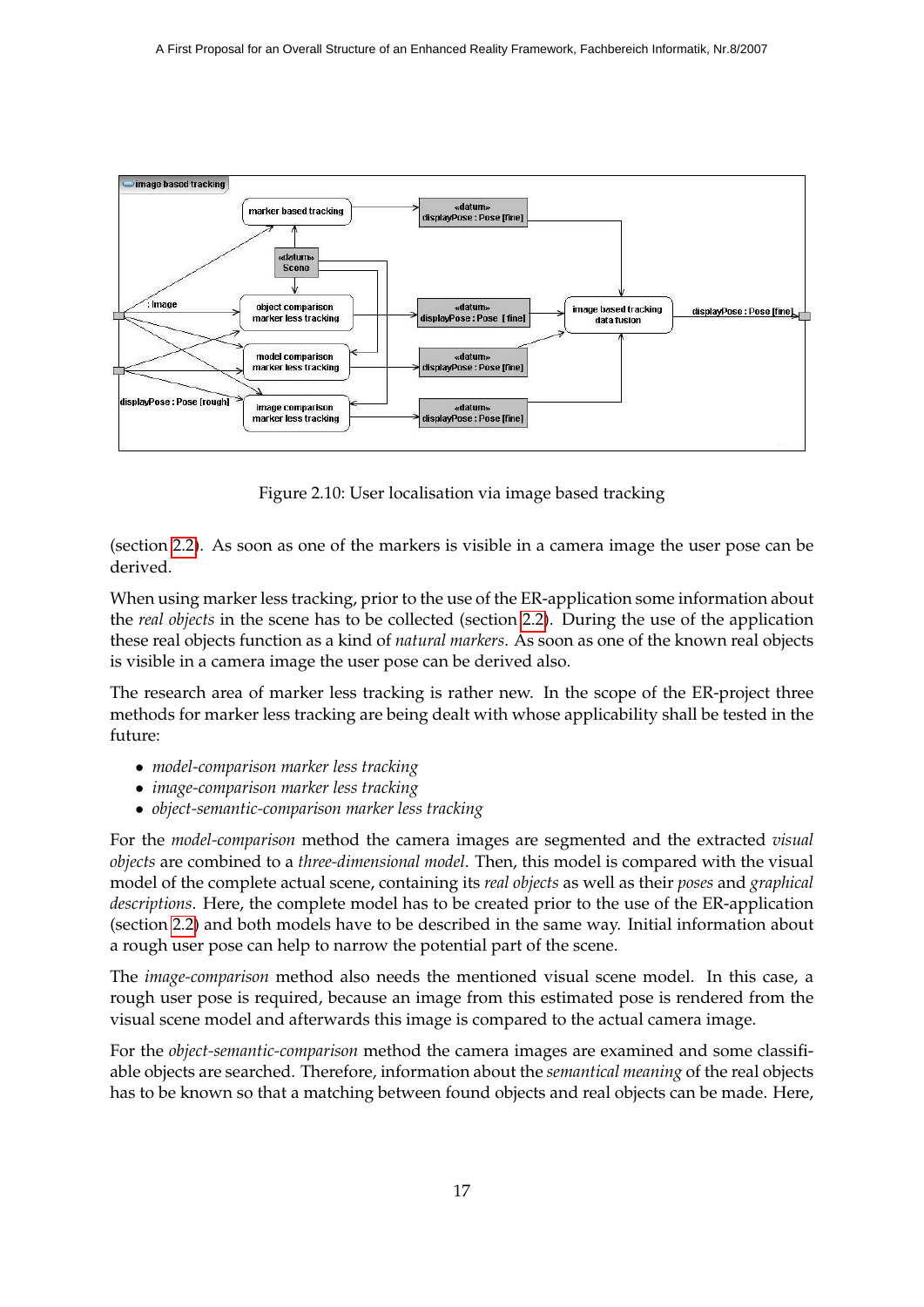the semantical meaning is kept in a kind of *ontology*. Initial information about a rough pose can help again to reduce the search space.

Of course, all these different marker less image based tracking techniques as well as marker based tracking techniques can be combined to get the better result. Figure [2.10](#page-17-0) visualises a combination of all mentioned image base tracking techniques.

**Example refinement 3: User localisation as a combination of sensor and image based tracking.** Naturally a combination between sensor and image based tracking can also be done. Sensor based tracking needs no initial information about a particular scene, but the results are rather rough. Image based tracking needs some information about a particular scene and in most cases initial information about a rough user pose are helpful. So it is a good idea to combine sensor and image based tracking sequentially. The rough pose delivered by the sensor based tracking functions is the used as an initial pose information for the image based tracking. Figure [2.11](#page-18-0) visualises such a hybrid tracking technique.



<span id="page-18-0"></span>Figure 2.11: User localisation via hybrid tracking

**Related Sub-Projects.** In the scope of the ER-project the research group "Active Vision"<sup>[9](#page-18-1)</sup> conducts a subproject on model-comparison and image-comparison image base tracking [\[PDKF07\]](#page-31-3) and the laboratory "Image Recognition"[10](#page-18-2) does research in the field of objectsemantic-comparison image based tracking in another subproject.

<span id="page-18-1"></span><sup>9</sup> http://www.uni-koblenz.de/FB4/Institutes/ICV/AGPaulus

<span id="page-18-2"></span><sup>10</sup> http://www.uni-koblenz.de/FB4/Institutes/ICV/AGPriese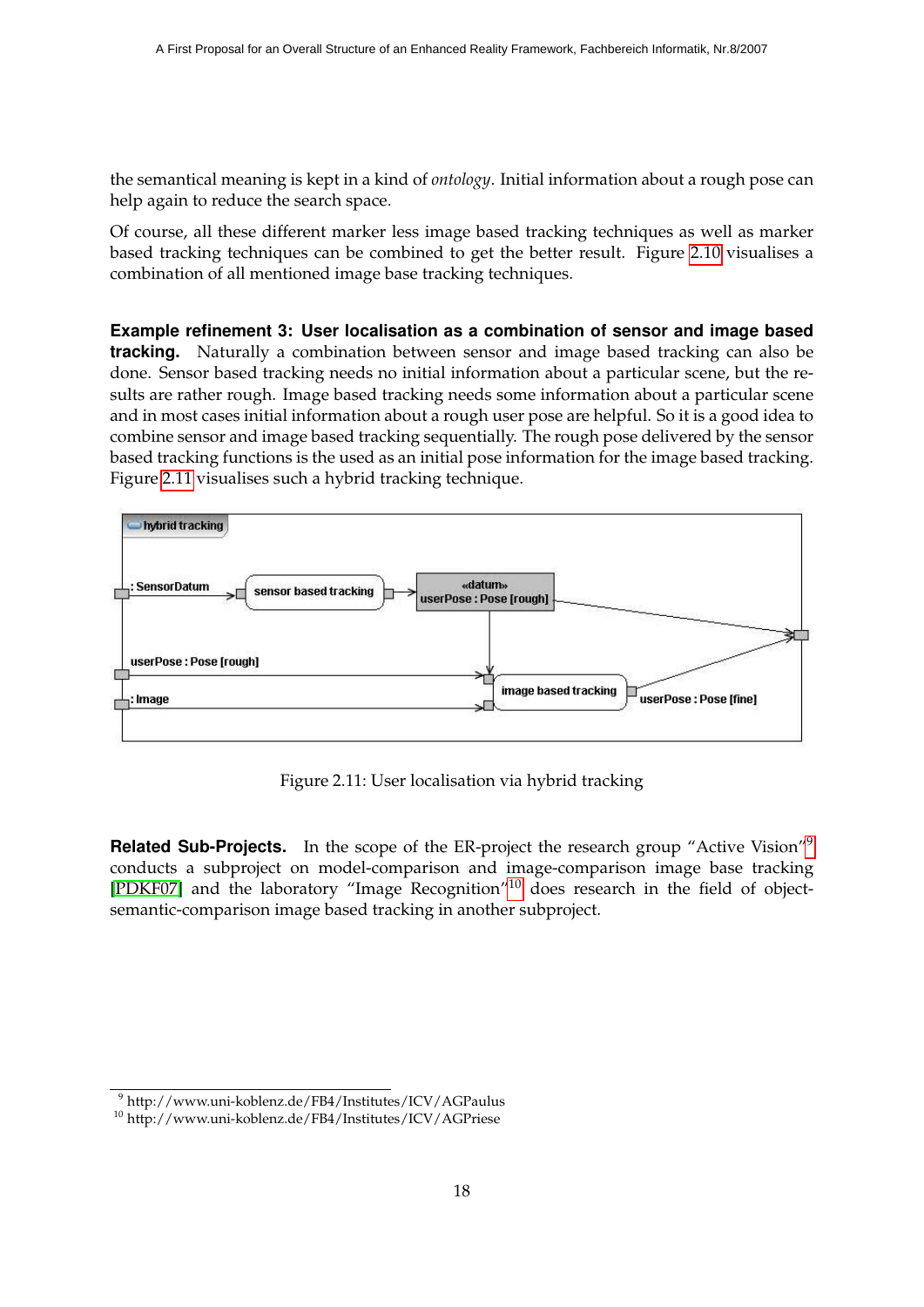

<span id="page-19-1"></span>Figure 2.12: User localisation data and devices

#### <span id="page-19-0"></span>**2.1.3 Output selection**

**Description.** Knowing the current *pose of the user* as well as the current *user commands*, the *information to be superimposed* into the users field of view can be selected (figure [2.13\)](#page-19-2).



<span id="page-19-2"></span>Figure 2.13: Output Selection

**Example refinement.** As mentioned before there are different kinds of *superimposable information* (figure [2.2\)](#page-10-0). The *virtual objects* have got a pose concerning the scene and are embedded therein, and the *interaction facilities* constitute references to a real or virtual object within a scene. Using the current user pose all *possible superimposable information* with respect to his pose can be derived.

Concerning the decision *which* information shall be superimposed for a specific user at a particular point in time and in a given situation, there is some supplementary information needed. The possible superimposable information can be changed or restricted via the current *user commands* and/or some *context information*, namely *user information* or *application information*. Possible user information could be some *user preferences* the user has to make before the use of an application (section [2.2\)](#page-25-0) or some *experience values* collected during other uses of the actual application or during other ER-applications (section [2.2\)](#page-25-0).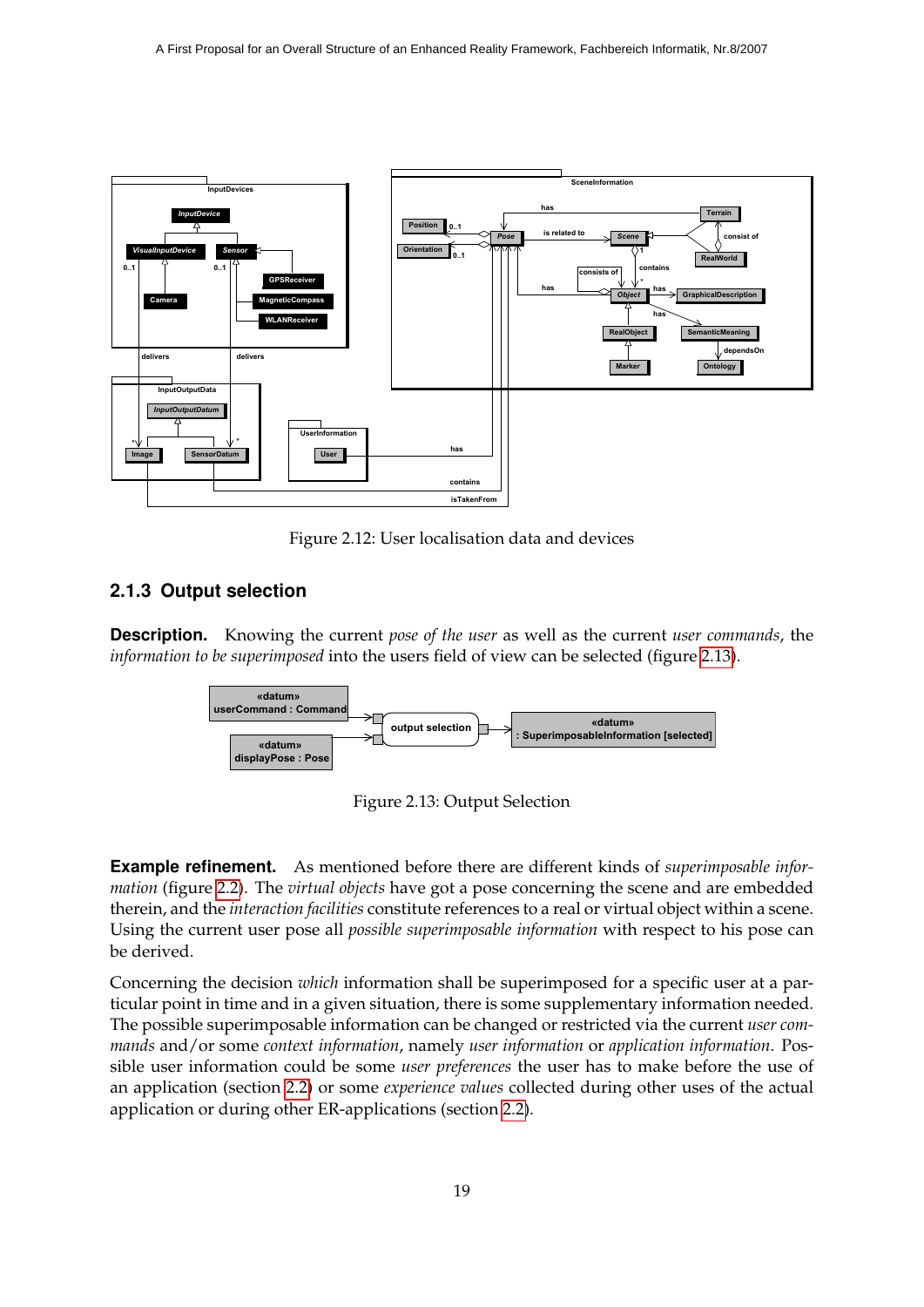

<span id="page-20-0"></span>Figure 2.14: Output selection internal



<span id="page-20-1"></span>Figure 2.15: Output selection data

Feasible application information could be any *application ontology* containing knowledge about the application area, which has to be created before the use of an ER-application (section [2.2\)](#page-25-0). So for example a user might have disabled a specific kind of value-added service in his user preferences or a particular kind of interaction facility might be given for the respective application area. The result of this step is the *selected superimposable information*. In contrast to the first step this second step is optional. Figure [2.14](#page-20-0) visualises these internal output selection activities. Figure [2.15](#page-20-1) visualises the data and devices required for this activity as well as their relationships.

#### **Related Sub-Projects.** None.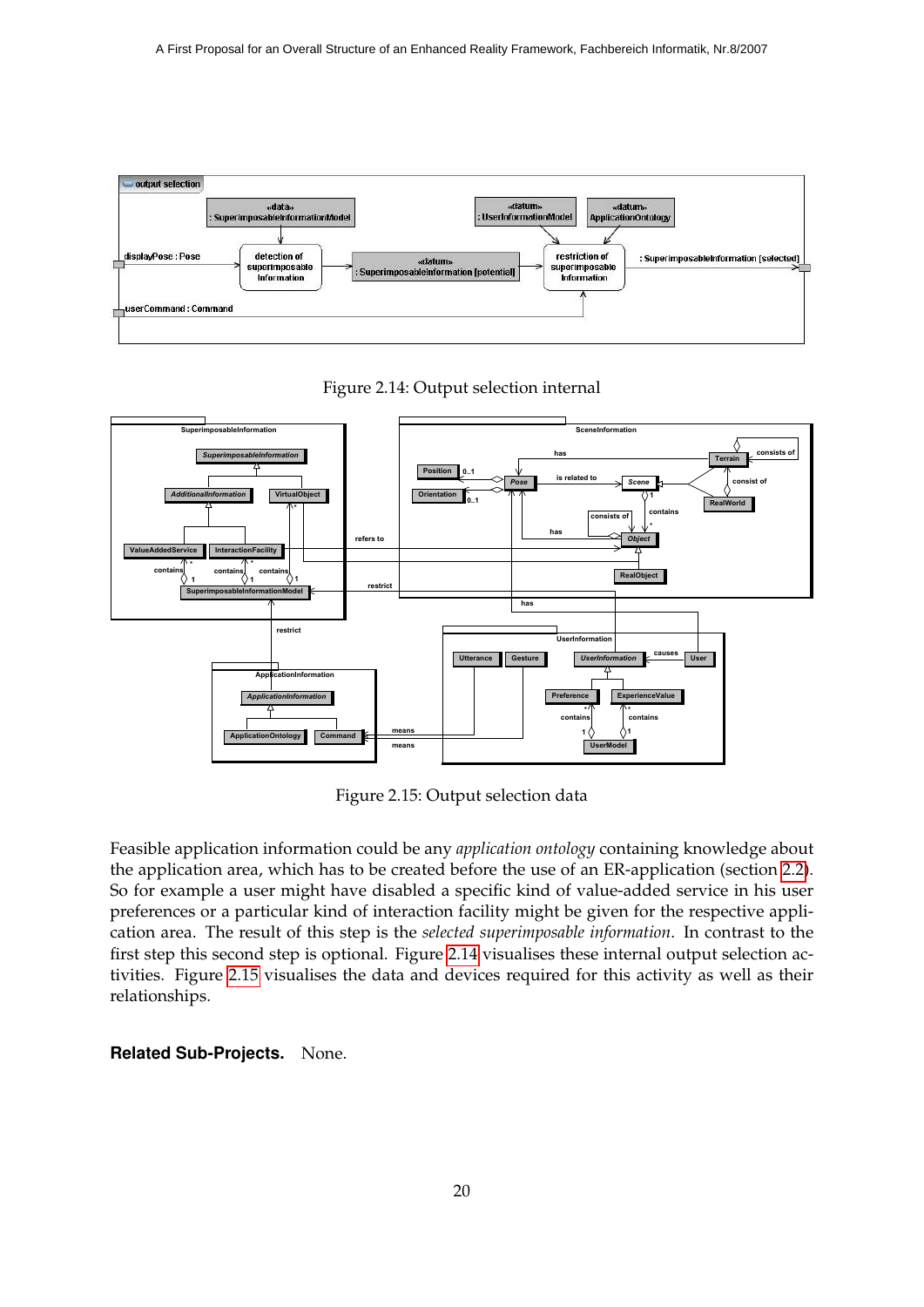#### <span id="page-21-0"></span>**2.1.4 Lighting conditions detection**

**Description.** *Lighting conditions detection* is the analysis of the environment in order to detect current *light sources* (figure [2.16\)](#page-21-1). This information is important to render the output images as realistically as possible (section [2.1.6\)](#page-23-0). Therefore the user carries one or more *HDR[11](#page-21-4) cameras* delivering a permanent image stream from which the lighting conditions can be derived.



<span id="page-21-1"></span>Figure 2.16: Lighting conditions detection

**Example refinement.** To detect the lighting conditions first of all *HDR images* have to be analyzed to find the potential light sources. Afterwards the three-dimensional poses of these located light sources have to be derived with respect to the scene. This can be done using an image stream, images of a HDR stereo-camera or rather images of two HDR cameras. (figure [2.17\)](#page-21-2)



<span id="page-21-2"></span>Figure 2.17: Lighting conditions detection internal



<span id="page-21-3"></span>Figure 2.18: Lighting conditions detection data and devices

<span id="page-21-4"></span> $\overline{11}$  High Dynamic Range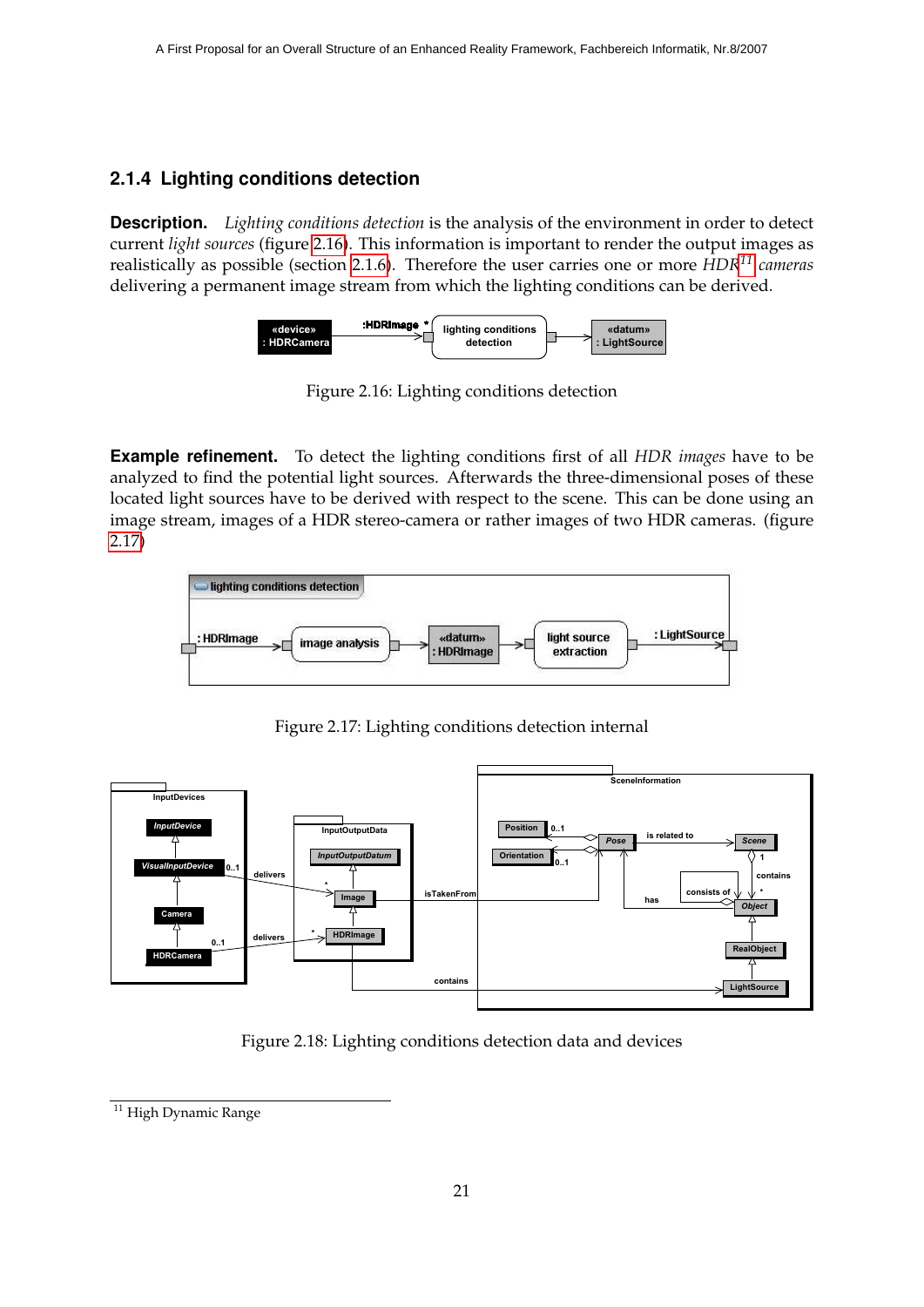**Related Sub-Projects.** In the scope of the ER-project the research group "Computer Graph-ics"<sup>[12](#page-22-3)</sup> does research in the field of light source detection using a HDR stereo-camera in another subproject [\[KSv](#page-31-4)<sup>+</sup>06].

#### <span id="page-22-0"></span>**2.1.5 Display/user relationship detection**

**Description.** The actual *relationship* between the *output device* or more precisely its *display(s)*[13](#page-22-4) and the *user* (figure [2.21\)](#page-23-1) is required to render the output images as realistically as possible (section [2.1.6\)](#page-23-0). Therefore there should be a camera attached to the output device tracking the user from the output devices display(s) point of view.



<span id="page-22-1"></span>Figure 2.19: Display/user relationship detection

**Example refinement.** For the tracking of the user all *image based tracking methods* described above (section [2.1.2\)](#page-15-0) can be used: marker based tracking as well as the marker less tracking methods (figure [2.20\)](#page-22-2). Figure [2.21](#page-23-1) visualises the data and devices required for this activity as well as their relationships. Pure sensor based tracking however is usually much too rough for the detection of the display/user-relationship.



<span id="page-22-2"></span>Figure 2.20: Display/user relationship detection internal

**Related Sub-Projects.** In the scope of the ER-project the laboratory "Image Recognition"<sup>[14](#page-22-5)</sup> works in the field of the automatic detection of the display/user relationship for optical seethrough output devices using the user's eyes as a kind of natural marker combined with some infrared techniques [\[PSL07\]](#page-31-5).

<span id="page-22-3"></span><sup>12</sup> http://www.uni-koblenz.de/FB4/Institutes/ICV/AGMueller

<span id="page-22-4"></span><sup>&</sup>lt;sup>13</sup> There could be visual output devices containing more than one display, data glasses for example.

<span id="page-22-5"></span><sup>14</sup> http://www.uni-koblenz.de/FB4/Institutes/ICV/AGPriese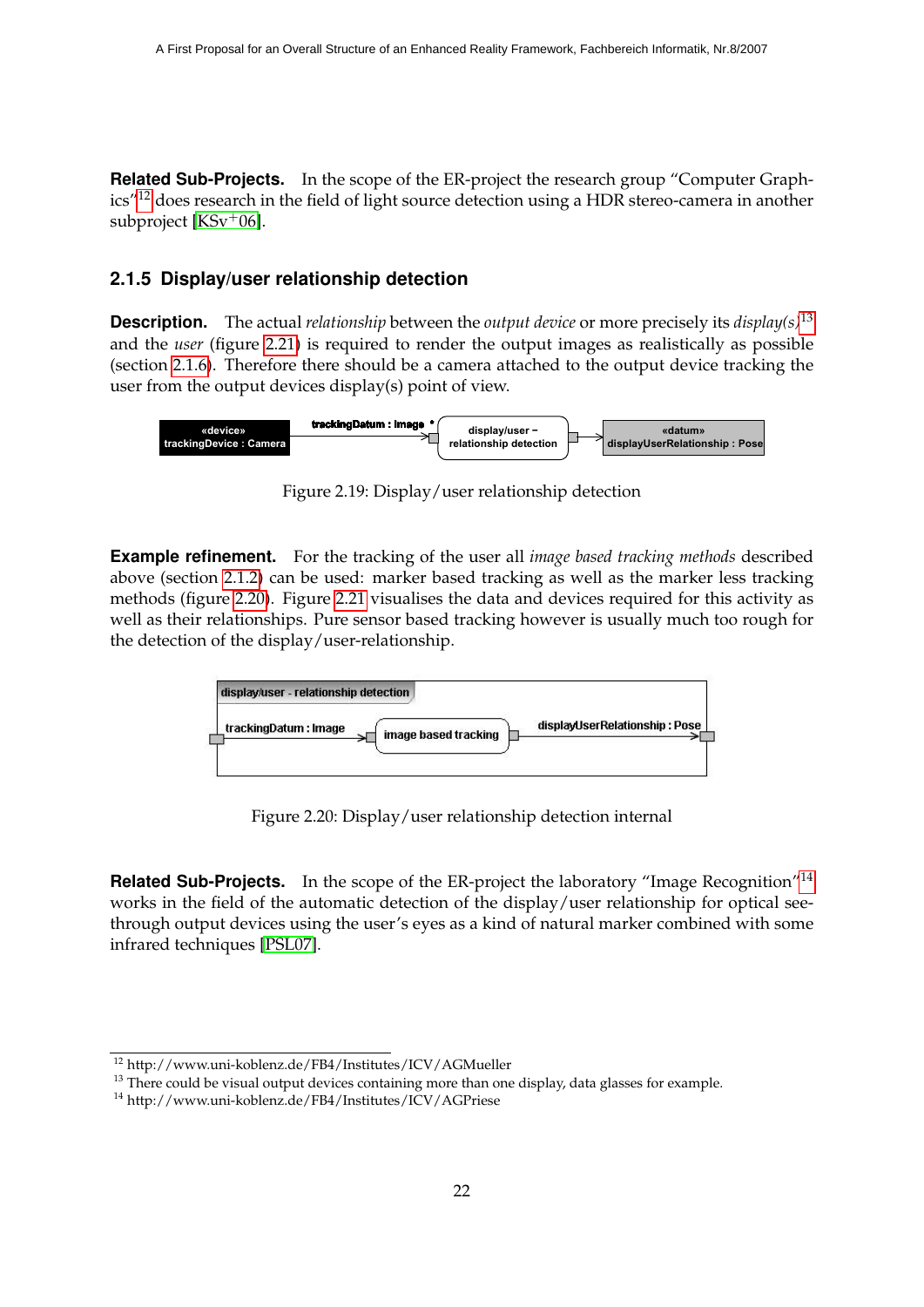

<span id="page-23-1"></span>Figure 2.21: Display/user relationship detection data and devices

#### <span id="page-23-0"></span>**2.1.6 Output Creation**

**Description.** Knowing the *selected superimposable information*, the current *display pose*, the current *light sources* and the current *display user relationship*, the information to be superimposed into the users field of view can be created (figure [2.22\)](#page-23-2).



<span id="page-23-2"></span>Figure 2.22: Output creation

**Example refinement.** In the scope of the output creation there coud be three different image parts which have to be created. First of all there is the *image of the visual objects*; moreover there is the *image containing the additional information*; an last but not least if a video see-through device is used there is the *background image*. These internal activities concerning the output creation are explained in the following.

For the *rendering of the virtual objects image part* different kinds of information is required. First of all one has to know the *selected virtual objects* as well as their poses. These virtual objects should not be silhouetted against the reality, because the user should not be able to decide, whether an object in his field of view is real or virtual. Thus we need images of the objects,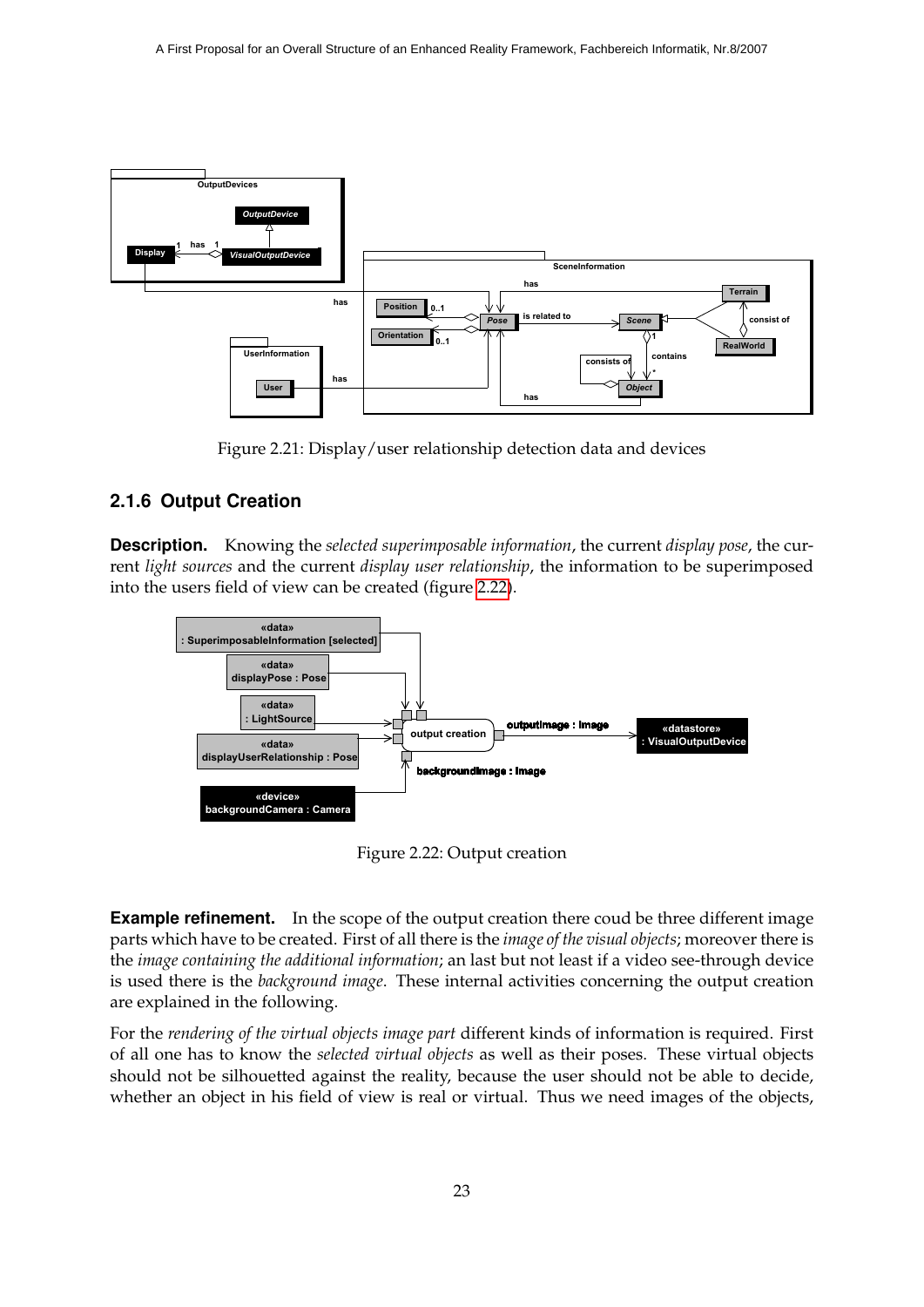which are as lifelike as possible. This means the image has to be suited to its pose as well as to the lighting conditions of its environment as well as possible.

Normally the only way to create such an image is building a three-dimensional model of the object, which can be rendered from any pose and with any lighting conditions. Therefore not only one image of an object to be superimposed is required, but also its three-dimensional graphical description. These objects have to be created prior to the use of the ER-application (section [2.2\)](#page-25-0). Knowing the current *user pose* and the current *display user relationship* as well as the current *light sources*, an image for the user reflecting this situation can be created.

For the *visualisation of the additional information* the selected additional information, i.e. the feasible interaction facilities and the achievable value-added services, as well as the actual lighting conditions are required.

In contrast to the virtual information these data shall be silhouetted against the reality to attract the user's attention, and - also in contrast to the virtual objects - there is no predefined representation for additional information. Normally they could be visualised for example via texts with specific symbols, but this depends on the interaction metaphor of the specific ER-application as well as on other context information. Using a typical visualization style for the application - which also had to be created before the use of an ER-application (section [2.2\)](#page-25-0) - the additional information is visualised also respecting the actual lighting conditions.

After the two image parts were created they are combined to a *common output image*, whereby the additional information superimposes the virtual information. If a video see-through device is used the background image is also combined with the output image, whereby the additional information as well as the virtual information superimpose the background image. Afterwards this output image is adapted for the specific output device and finally delivered to this device. Figure [2.23](#page-24-0) visualises these internal output selection activities.



<span id="page-24-0"></span>Figure 2.23: Output creation internal

**Related Sub-Projects.** In the scope of the ER-project the research group "Computer Graphics"[15](#page-24-1) does research in the field of interactive rendering of virtual objects with respect to a given

<span id="page-24-1"></span><sup>15</sup> http://www.uni-koblenz.de/FB4/Institutes/ICV/AGMueller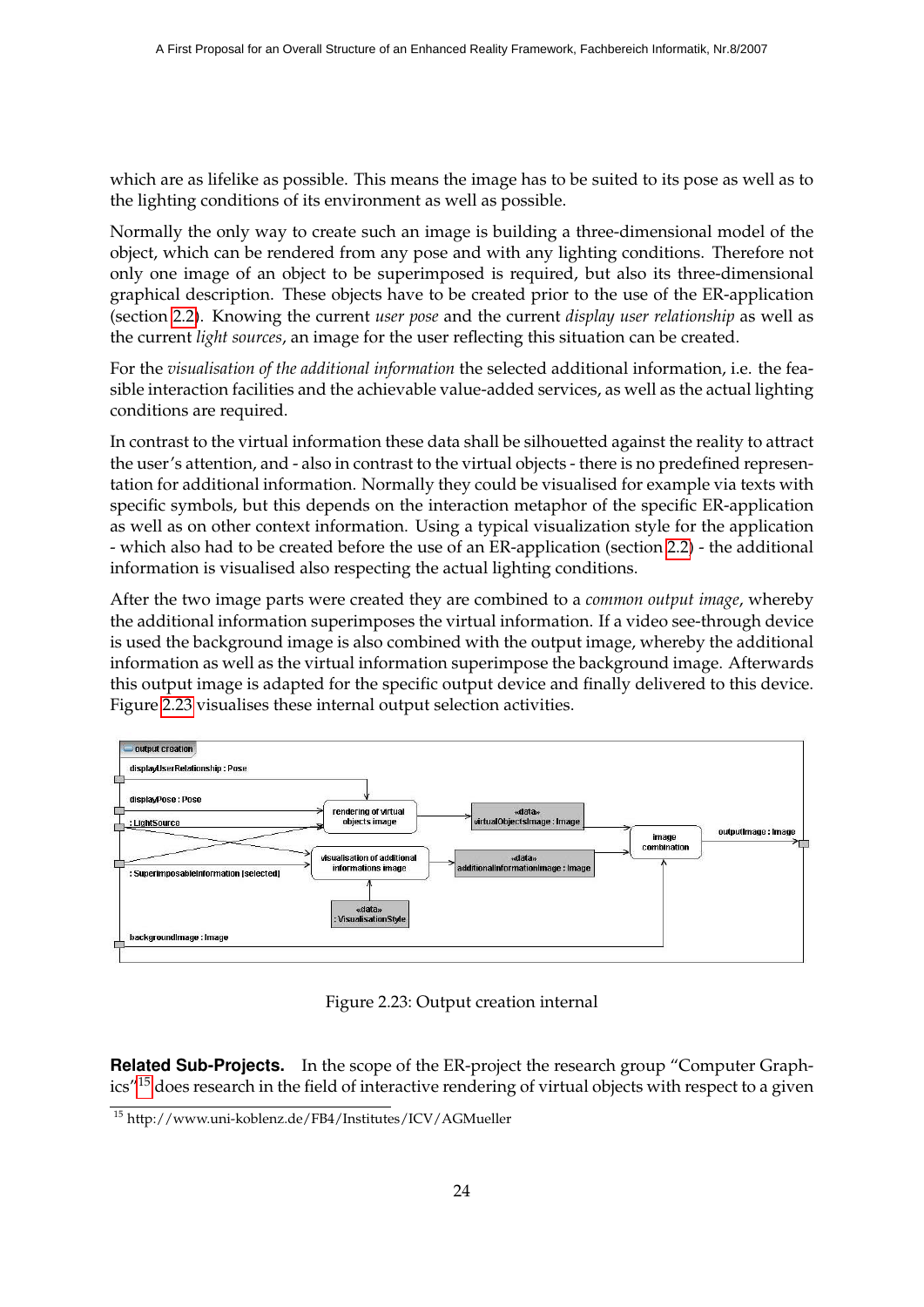

<span id="page-25-1"></span>Figure 2.24: Output creation data and devices

scene in another subproject [ $RG06$ ,  $KSv^+06$ ].

### <span id="page-25-0"></span>**2.2 Activities prior to the use of an Enhanced Reality application**

**Activities at Initialisation Time.** In the preceding section some activities have been mentioned that have to be performed *prior to the use* of an ER-application at initialization time.

An ER-application has to be prepared prior to its use with respect to its *user* on the one side and with respect to a a particular set of input and output *devices* on the other side:

- When preparing the system for the user some user *preferences* entered by the user and some user *experience values* – stored during some former use of the application – can be combined to a basic *user model*.
- When preparing the system for a set of devices, the respective input- and output devices are to be identified, configured, and calibrated for the user and the scene as well as harmonised with each other.

If marker based tracking is used, the scene has also to be prepared by distributing the markers at the scene poses that had been chosen during the creation of the ER-application.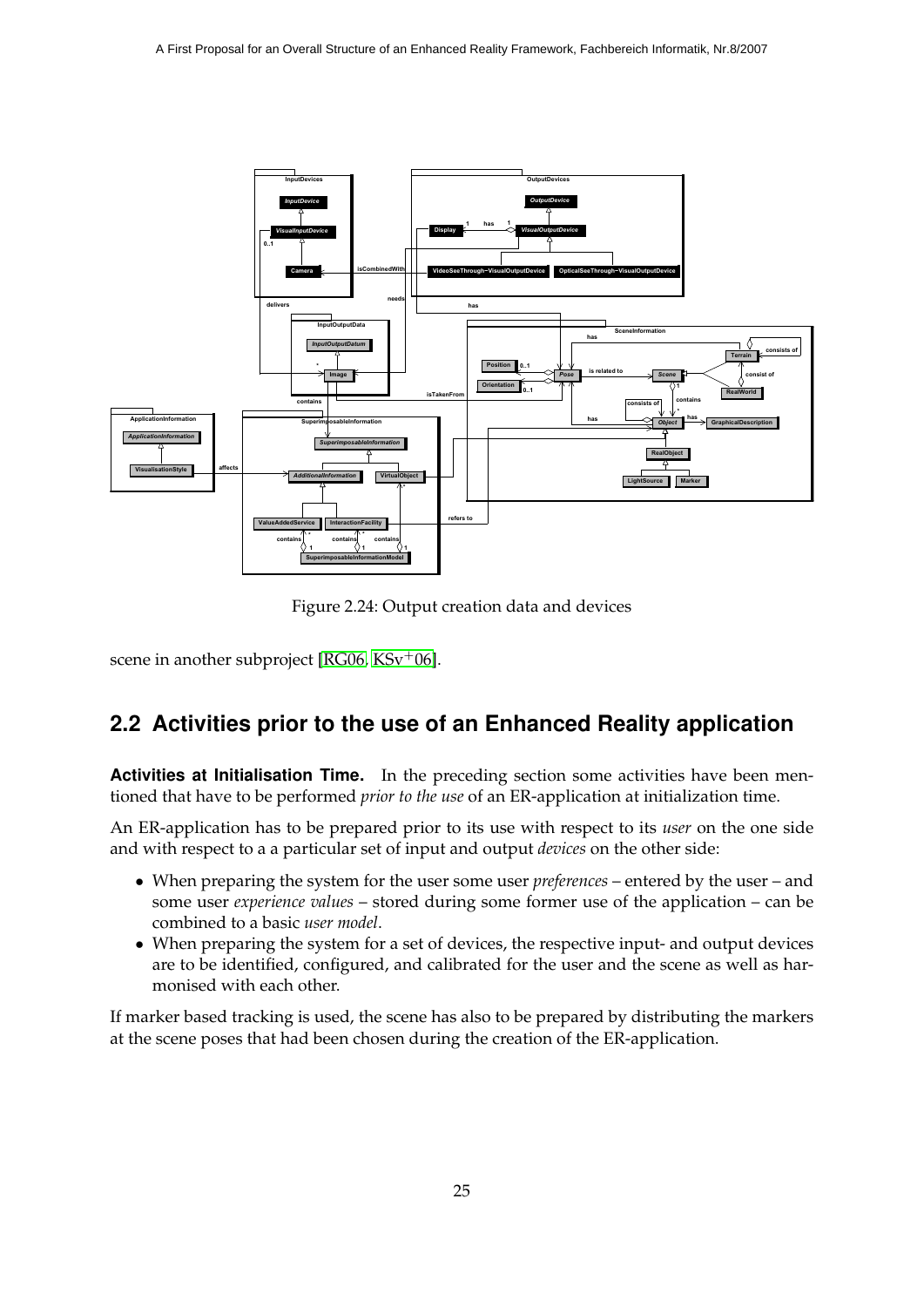**Activities at Assembly Time.** There are also some activities that have to be performed *during the creation* of an ER-application.

One task during the creation of an ER-application is the creation of the *virtual objects* as well as the detection of the *interaction facilities* and the *value-added services* and their composition to a superimposable information model.

The most important activity is probably the detection of the *real objects* concerning a real scene and the composition of a scene model out of these objects. Depending on the used localisation technique(s), the graphical description of a real object and/or his semantic meaning have to be detected and modelled too, and if the semantic meaning is needed, an adequate ontology for all the semantic meanings is required. The created virtual objects have also be connected to the scene model although they are resident in the superimposable information model.

A specialisation of the real object detection is the detection of the ideal *marker poses*, if marker based tracking is used. The markers or more precise their selected marker poses have also be inserted into the scene model.

Finally, the application information has to be prepared. This means on the one hand the creation of an *application ontology* and the extension of the ontology belonging to the scene information with this application ontology. And on the other hand there is the creation of one or more *visualisation styles* for the ER-application.

Figure [2.25](#page-26-1) shows a kind of context diagram, visualising the Enhanced Reality application as a kind of activity as well as all data that have to be detected or created prior the use of an Enhanced Reality application.



<span id="page-26-1"></span>Figure 2.25: Activities prior the use of an Enhanced Reality application

### <span id="page-26-0"></span>**2.3 Enhanced Reality data**

The activities described above make use of data which have already been introduced in the various class diagrams in section [2.1](#page-11-0) and section [2.2.](#page-25-0) While the activity definitions are the precursors of the *components* to be defined more formally in a component-based system, the data and their interrelations are early descriptions of the *homogenous data model* that the underlying environment should provide to the components.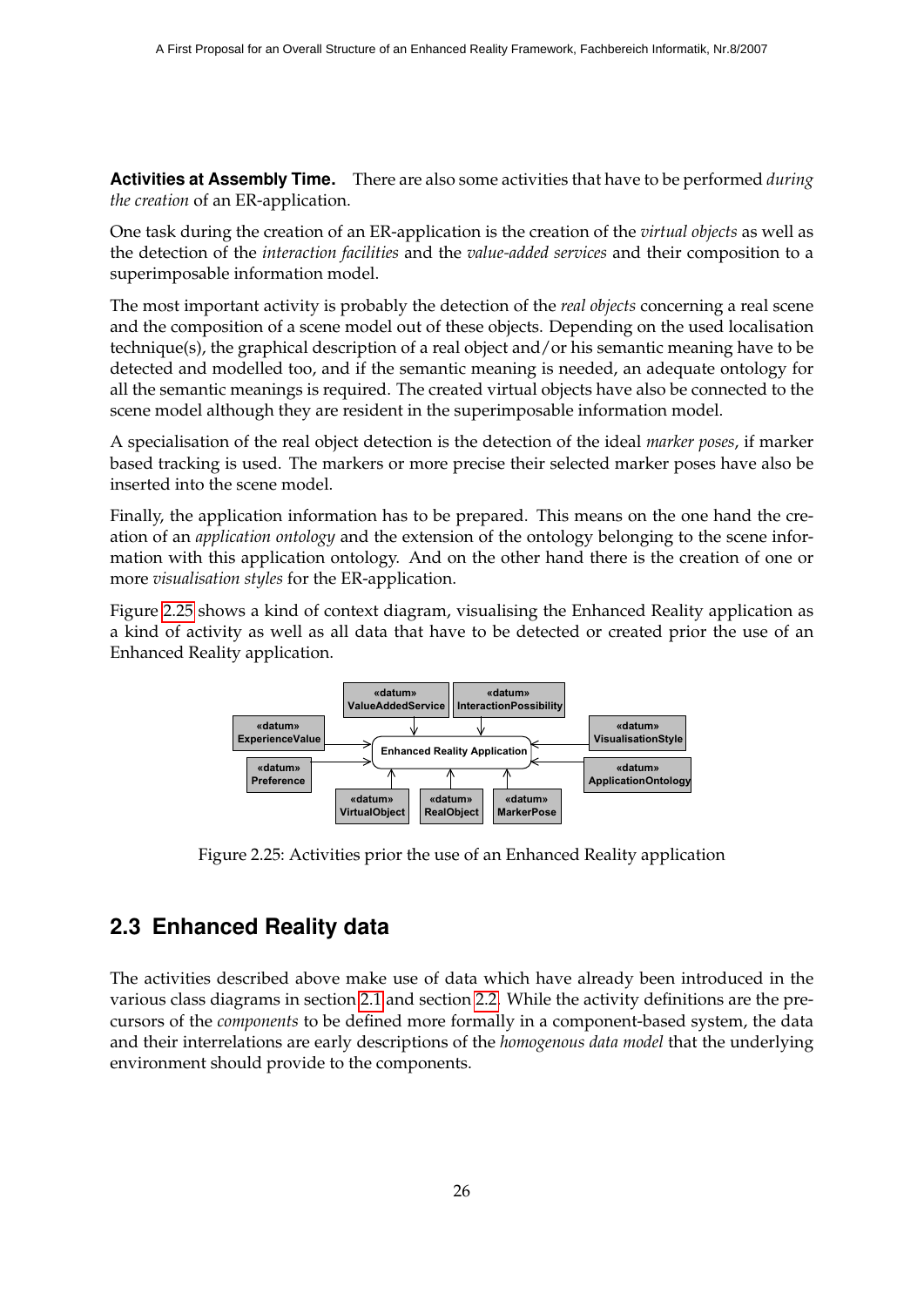In this paper, the data are structured using *packages*. This is done to separate the different concerns in ER-systems appropriately. This section focusses on the data and summarises the main packages used. All packages are displayed together in figure [2.26](#page-28-0) in their context.

**Note by the authors.** *None of the packages is assumed to be final, yet. On the contrary, the details of the packages are subject to discussion and depend on the activities that use them. Here the packages are elaborated only to that extent that is necessary for defining the main activities of an ER-system.*

<span id="page-27-0"></span>**Devices package** The package *Devices* contains the classes of all devices, that have been mentioned in the description of one or more of the activities in the section [2.1.](#page-11-0) *Input Devices* and *Output Devices* are described in different sub-packages by two small taxonomies, though in practice many physical devices are combinations of input and output parts.

All *input devices* are subsumed in a superclass *Input Device* which is specialised into four different types *Haptical Input Devices* (e.g. *Data Glove*, *Mouse* and *Pointer*), *Auditory Input Device*(e.g. *Microphone*), *Visual Input Device* (e.g. *Camera*), and *Sensor* (e.g. *GPS Receiver*, *Magnetical Compass* and *WLAN Receiver*).

Since the scenarios discussed in the ER-project do only focus on visual output, the superclass *Output Device* is only specialised to the one subclass *Visual Output Device* which stands for device classes like *Tablet PC*, *PDA*, *Notebook*, *Mobile Phone*, *HMD* and *Data Glasses*. This taxonomy will be extended later as needed. All visual output devices have one or more *Displays*. Those are categorised into *Optical see-through Visual Output Devices* and *Video see-through Visual Output Devices*.

**Input and output data package** All data that connect a running ER-system with its environment are packaged together as *Input and Output Data*. This package is important for the embedding of an ER-system at runtime.

The package contains all events and data that are delivered to the system by input devices and those that are needed by output-devices to be displayed to the user, where the latter are restricted to images as the only visual output up to now (cf. [2.3\)](#page-27-0). The main categories of input and output data are described by the classes *Mechanical Event*, *Sound*, *Image* and *Sensor Datum*.

**Superimposable information package** All information that is additive to real image is modelled in the package *Superimposable Information*. This information is used by the activity *output creation* to superimpose generated image parts on the given current image of reality which extend the reality perceived by the user.

According to the scenarios tackled by the ER-project the cited classes *Virtual Object* and *Valueadded Service* and *Interaction Facility* are distinguished. As mentioned before, virtual objects are images of real world objects or imaginable real world objects, which can be superimposed at a pose where they do not exist. Interaction possibilities are actions which a user can perform with a real or virtual object, value-added services are services that make a user's situation more comfortable.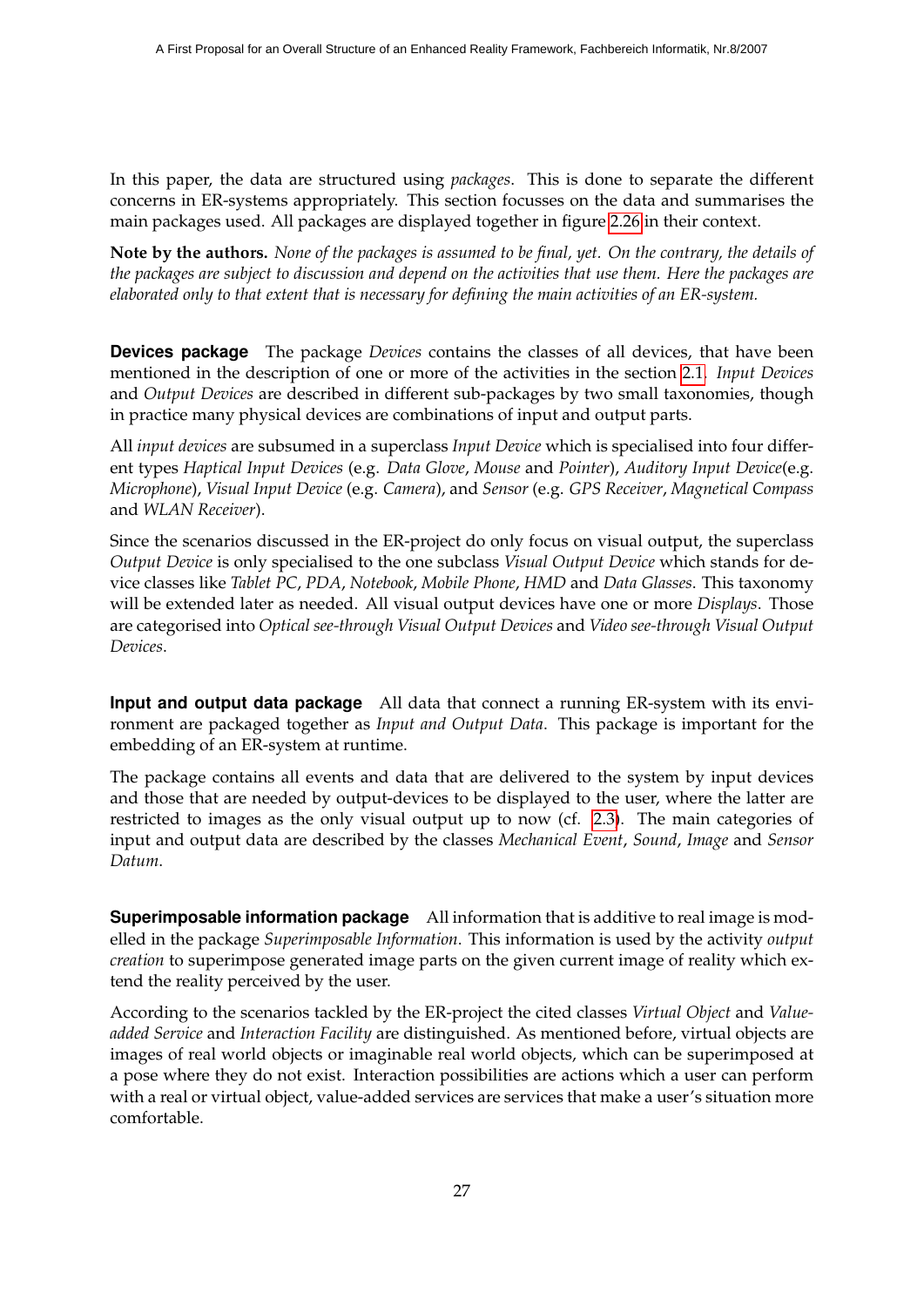

<span id="page-28-0"></span>Figure 2.26: Survey of Enhanced Reality Data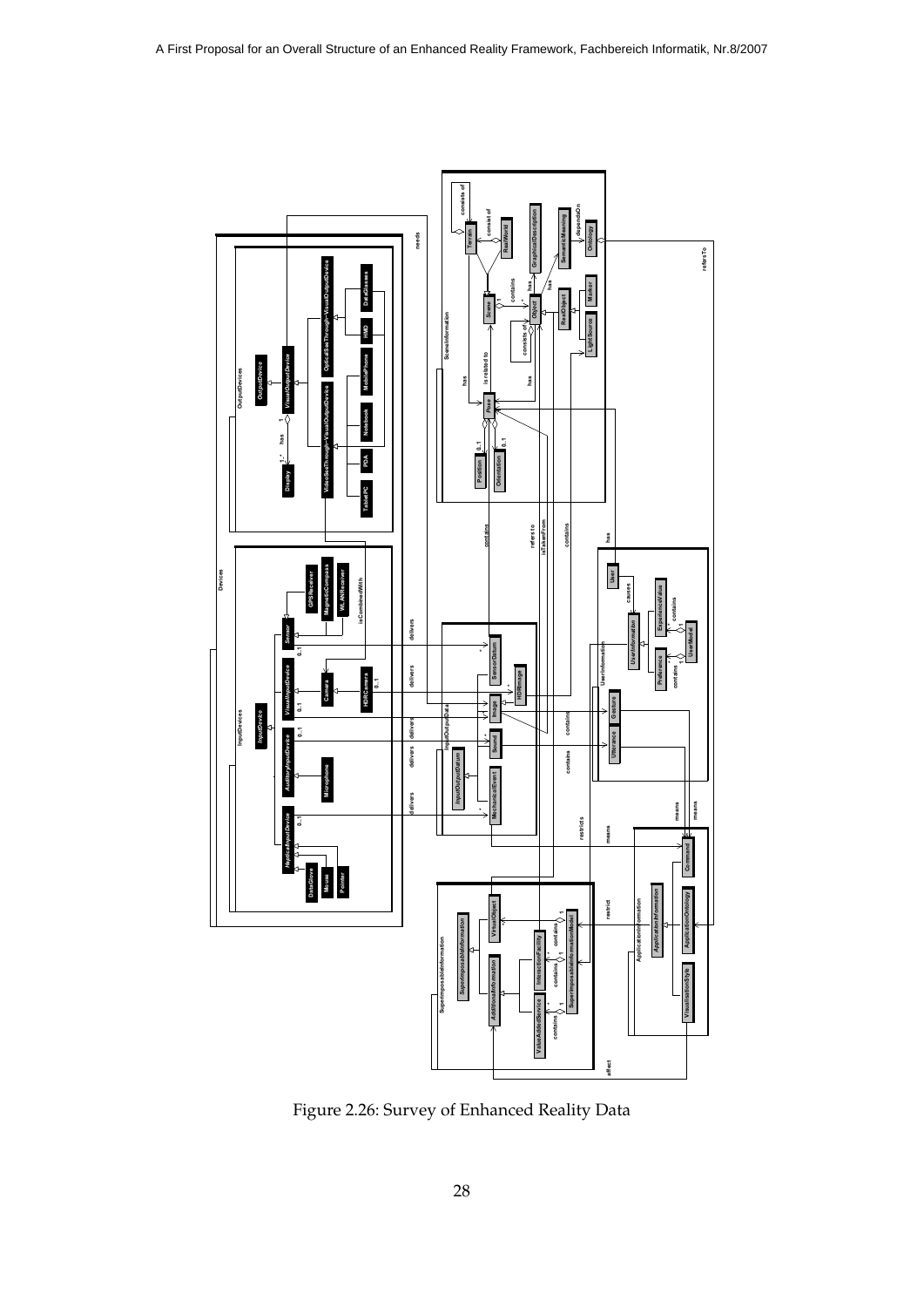**User information package** During the execution of an ER-application all data pertaining to the user are to be kept in a rudimentary user model. These data are modelled by the classes in the package *User Information*. It contains all data that are connected to the user.

At present the information connected to the user is restricted to the classes *Preference* and *Experience Value*. Preferences are settings done by the user himself before or during the usage of the application. Experience values are data that are derived by the system itself in order to be reused in later sessions. The user model also contains Gesture or utterance that a user might give to the running system via some input device and that express commands (application information package).

**Application information package** Application information is all kind of coded knowledge about the ER-application itself including the application domain. It is packaged in *Application Information*.

An example for the information needed about the application itself might be the *Visualisation Style* used to superimpose additional information into the generated image (cf. *SuperimposableInformation*). The knowledge about the domain might be encapsulated in some *Application Ontology*. The application information also contains the *Commands* that a user might give to the running system via some input device. Commands can be expressed by *Gestures* or *Utterances* (user information package).

**Scene information package** The package *SceneInformation* is the central part of the data model. Here all runtime information concerning the current scene is kept. This information has to be detailed enough for all activities (subactivities) of an ER-application and it has to contain the relevant information for all generative and all analytical activities of the areas of computer graphics and image processing.

The main class is the class *Scene* which contains *Objects*. These objects might be real or virtual and have to be modelled by a *Graphical Description* and may be attributed by some *Semantical Meaning* from some *Ontology*.

The scene information also contains all kinds of poses. Here it is assumed that the *Real World* is partitioned into different *Terrains* which contain the *Objects*. The placement and orientation of objects and terrains is described by their (absolute or relative) *Poses*.

**Note by the authors.** *It is a research project for itself to detail this data model and - even more to derive efficient data representations that support real-time execution of all relevant activities on this bases. The structure given here does not yet fulfil these requirements. It is only intended to sketch the main contents roughly.*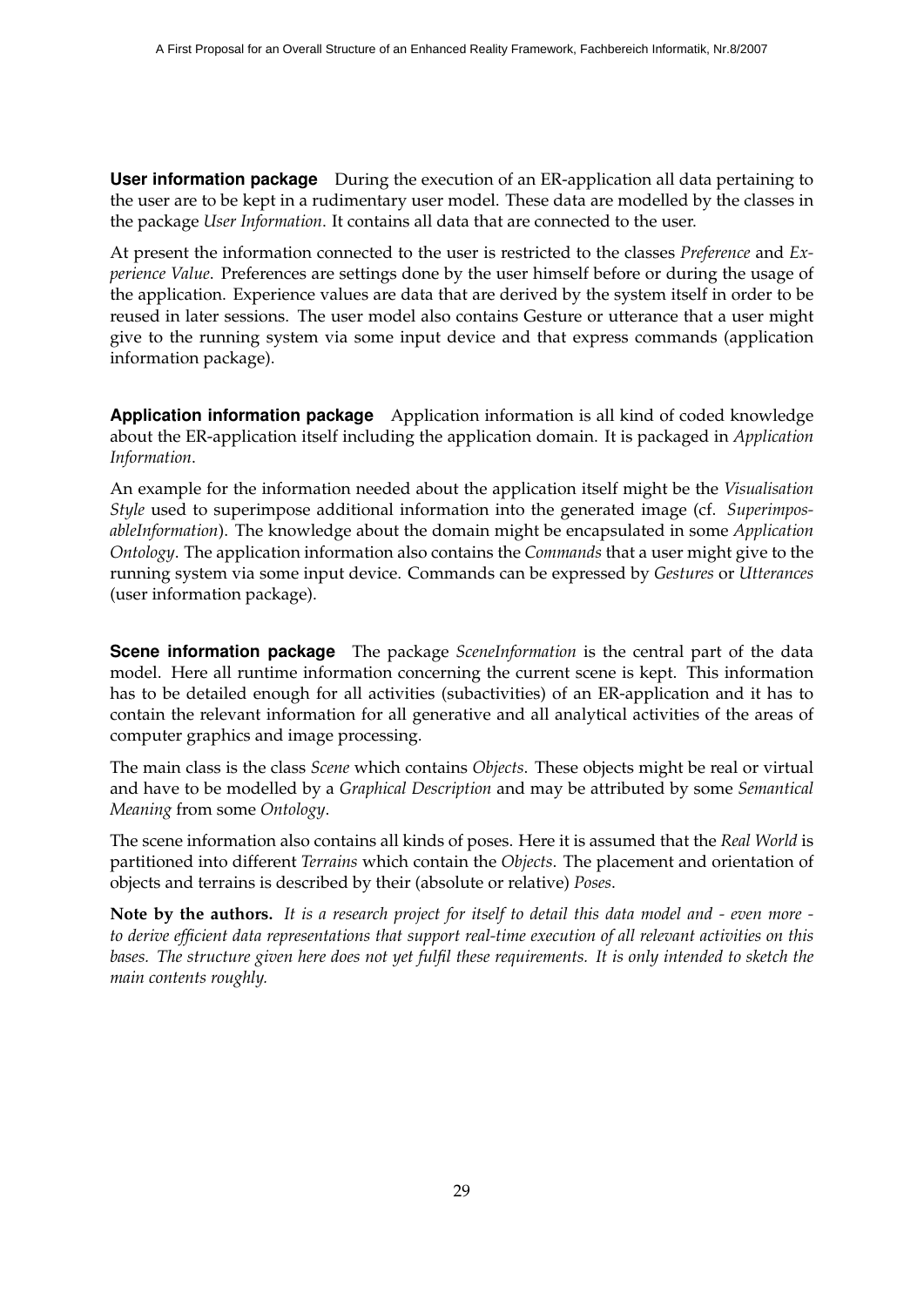# <span id="page-30-0"></span>**3 Conclusion**

Enhanced Reality systems are expected to get more and more accepted in future applications since the necessary hardware (like see-through glass, portable cameras and location devices) will become lighter and cheaper soon.

In this paper, the authors presented a *decomposition* of ER-systems into their main activities and subactivities which are supposed to be candidates for components and subcomponents in such a system. This decomposition was done in a dataflow-like manner and was purely driven by the logical structure of the tasks which are identifiable in existing ER-solutions. It was intentionally avoided to let this structure be driven by the need to use existing APIs or subsystems. Following good practice in software development all efficiency aspects have been postponed.

All *activities* and their interconnection was described semiformally by hierarchical activity diagrams. Thereby the *data* needed or supplied by the activities could be identified in details, as well. Thus, the decomposition also delivered an elaborated conceptual description of the data inherent in ER-systems.

Both parts, the activities and the data, will be discussed, adapted and refined in the ER-project to achieve a wide-accepted general model. This model will be used as a basis for formally specifying the components and the data model of generic ER-systems. After deciding on the technical basis of the intended component-like system, a first experimental implementation will be tried. Then, efficiency aspect in choosing appropriate data structures and meeting real time conditions will be tackled.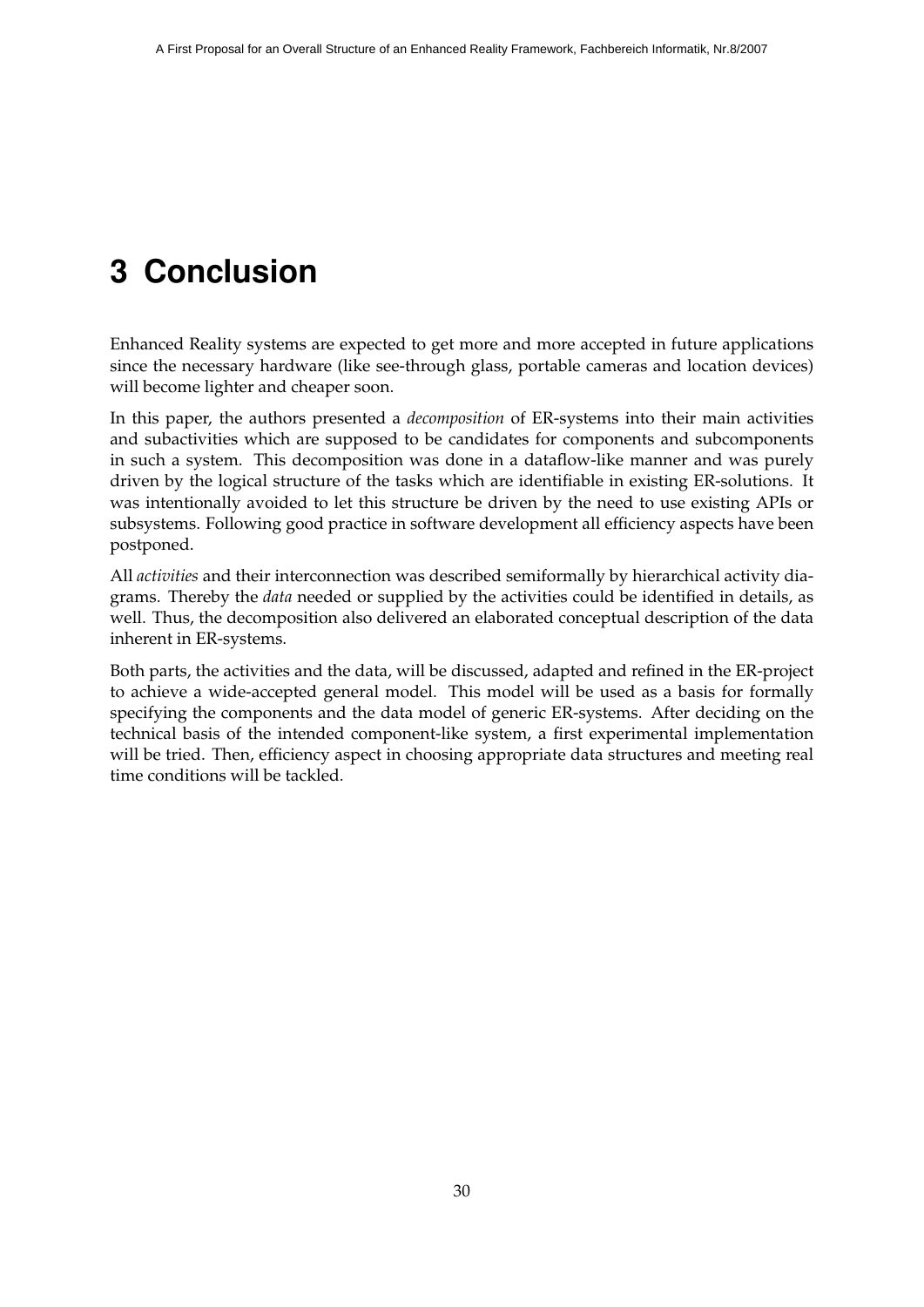## **Bibliography**

- <span id="page-31-0"></span>[Azu97] Ronald T. Azuma. A survey of Augmented Reality. *PRESENCE: Teleoperators and Virtual Environments*, 6(4):355–385, 8 1997.
- <span id="page-31-4"></span>[KSv+06] Matthias Korn, Maik Stange, Andreas von Arb, Lisa Blum, Michael Kreil, Kathrin-Jennifer Kunze, Jens Anhenn, Timo Wallrath, and Thorsten Grosch. Interactive Augmentation of Live Images using HDR Stereo Camera. In Müller and Zachmann [\[MZ06\]](#page-31-7).
- <span id="page-31-7"></span>[MZ06] Stefan Müller and Gabriel Zachmann, editors. 3. Workshop Virtuelle und Erweiterte *Realit¨at der GI-Fachgruppe VR/AR*, number ISBN 3-8322-5474-9. Shaker Verlag, 2006.
- <span id="page-31-1"></span>[Obj06] Object Management Group. *Unified Modeling Language: Superstructure*. Object Management Group, 2006.
- <span id="page-31-3"></span>[PDKF07] Dietrich Paulus, Frank Deinzer, Alexander Kubias, and Tobias Feldman. Image Based Registration, Tracking and Reconstruction. Technical report, Universität Koblenz-Landau, Institut für Computervisualistik, Arbeitsgruppe Aktives Sehen, 2007. to be published.
- <span id="page-31-5"></span>[PSL07] Lutz Priese, Frank Schmitt, and Paul Lemke. Automatische See-Through Kalibrierung. Arbeitsberichte aus dem Fachbereich Informatik 07/2007, Universität Koblenz-Landau, Institut für Computervisualistik, Labor Bilderkennen, 01 2007.
- <span id="page-31-6"></span>[RG06] Tobias Ritschel and Thorsten Grosch. On-line Estimation of Diffuse Materials. In Müller and Zachmann [\[MZ06\]](#page-31-7).
- <span id="page-31-2"></span>[ST07] Philipp Schaer and Marco Thum. State-of-the-Art: Interaktion in Erweiterten Realitäten. Arbeitsberichte aus dem Fachbereich Informatik 10/2007, Universität Koblenz-Landau, Institut für Computervisualistik, Arbeitsgruppe Softwareergonomie und Information Retrieval, 01 2007.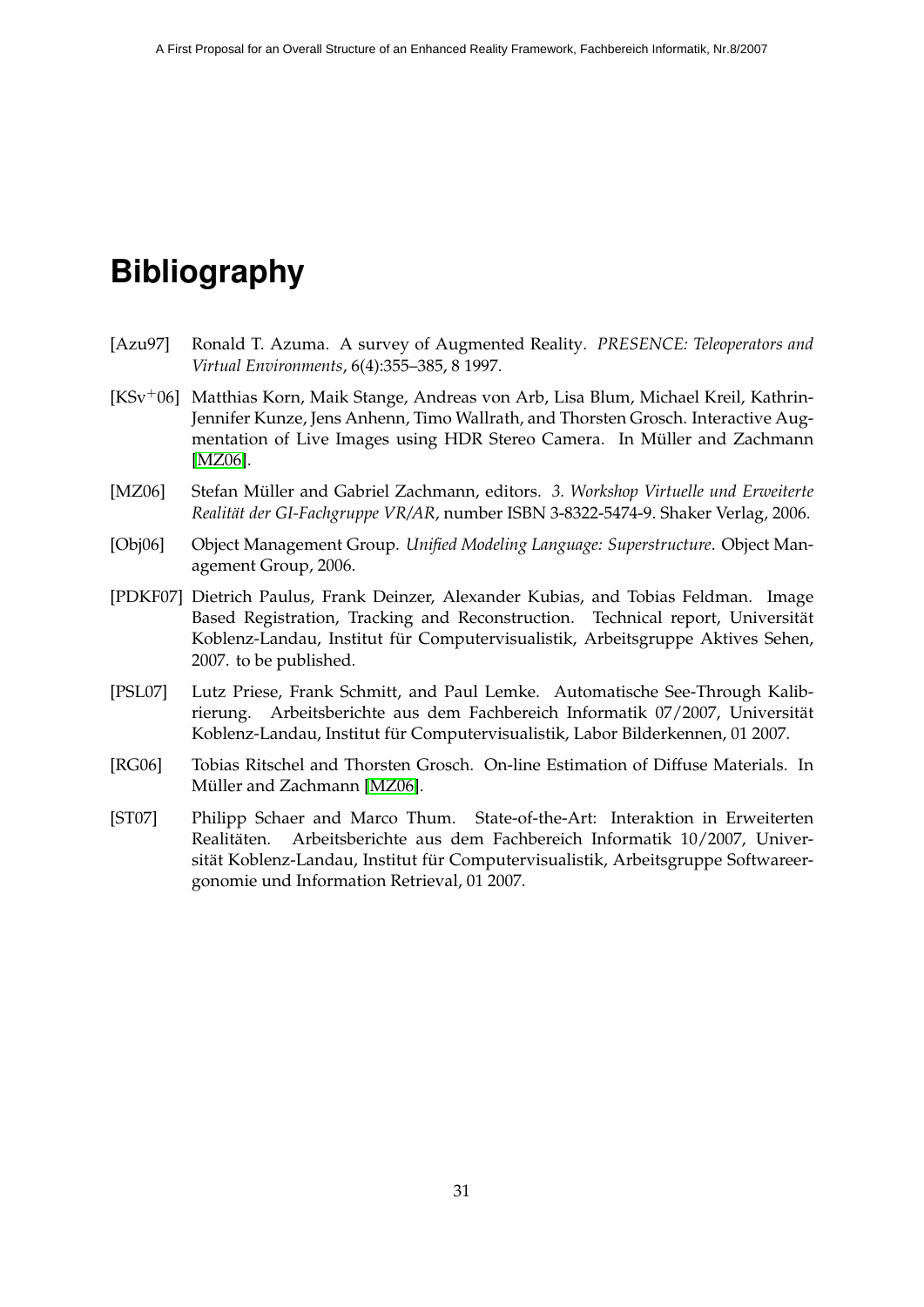### **Bisher erschienen**

#### **Arbeitsberichte aus dem Fachbereich Informatik**

(<http://www.uni-koblenz.de/fb4/publikationen/arbeitsberichte>)

Jürgen Ebert, Kerstin Falkowski: A First Proposal for an Overall Structure of an Enhanced Reality Framework, Arbeitsberichte aus dem Fachbereich Informatik, 8/2007

Lutz Priese, Frank Schmitt, Paul Lemke: Automatische See-Through Kalibrierung, Arbeitsberichte aus dem Fachbereich Informatik, 7/2007

Rüdiger Grimm, Robert Krimmer, Nils Meißner, Kai Reinhard, Melanie Volkamer, Marcel Weinand, Jörg Helbach: Security Requirements for Non-political Internet Voting, Arbeitsberichte aus dem Fachbereich Informatik, 6/2007

Daniel Bildhauer, Volker Riediger, Hannes Schwarz, Sascha Strauß, "grUML – Eine UMLbasierte Modellierungssprache für T-Graphen", Arbeitsberichte aus dem Fachbereich Informatik, 5/2007

Richard Arndt, Steffen Staab, Raphaël Troncy, Lynda Hardman: Adding Formal Semantics to MPEG-7: Designing a Well Founded Multimedia Ontology for the Web, Arbeitsberichte aus dem Fachbereich Informatik, 4/2007

Simon Schenk, Steffen Staab: Networked RDF Graphs, Arbeitsberichte aus dem Fachbereich Informatik, 3/2007

Rüdiger Grimm, Helge Hundacker, Anastasia Meletiadou: Anwendungsbeispiele für Kryptographie, Arbeitsberichte aus dem Fachbereich Informatik, 2/2007

Anastasia Meletiadou, J. Felix Hampe: Begriffsbestimmung und erwartete Trends im IT-Risk-Management, Arbeitsberichte aus dem Fachbereich Informatik, 1/2007

#### **"Gelbe Reihe"**

(http://www.uni-koblenz.de/fb4/publikationen/gelbereihe)

Lutz Priese: Some Examples of Semi-rational and Non-semi-rational DAG Languages. Extended Version, Fachberichte Informatik 3-2006

Kurt Lautenbach, Stephan Philippi, and Alexander Pinl: Bayesian Networks and Petri Nets, Fachberichte Informatik 2-2006

Rainer Gimnich and Andreas Winter: Workshop Software-Reengineering und Services, Fachberichte Informatik 1-2006

[Kurt Lautenbach](http://www.uni-koblenz.de/%7Eag-pn/html/mitarbeiter/mitarbeiter.html) and [Alexander Pinl](http://www.uni-koblenz.de/%7Eag-pn/html/mitarbeiter/apinl.html): Probability Propagation in Petri Nets, Fachberichte Informatik 16-2005

Rainer Gimnich, Uwe Kaiser, and [Andreas Winter:](http://www.uni-koblenz.de/%7Ewinter/) 2. Workshop ''Reengineering Prozesse'' – Software Migration, Fachberichte Informatik 15-2005

[Jan Murray](http://www.uni-koblenz.de/%7Emurray/), [Frieder Stolzenburg](http://fstolzenburg.hs-harz.de/), and Toshiaki Arai: Hybrid State Machines with Timed Synchronization for Multi-Robot System Specification, Fachberichte Informatik 14-2005

Reinhold Letz: FTP 2005 – Fifth International Workshop on First-Order Theorem Proving, Fachberichte Informatik 13-2005

[Bernhard Beckert:](http://www.uni-koblenz.de/%7Ebeckert/) TABLEAUX 2005 – Position Papers and Tutorial Descriptions, Fachberichte Informatik 12-2005

[Dietrich Paulus](http://www.uni-koblenz.de/FB4/Institutes/ICV/AGPaulus/Members/paulus) and [Detlev Droege](http://www.uni-koblenz.de/%7Edroege/): Mixed-reality as a challenge to image understanding and artificial intelligence, Fachberichte Informatik 11-2005

Jürgen Sauer: 19. Workshop Planen, Scheduling und Konfigurieren / Entwerfen, Fachberichte Informatik 10-2005